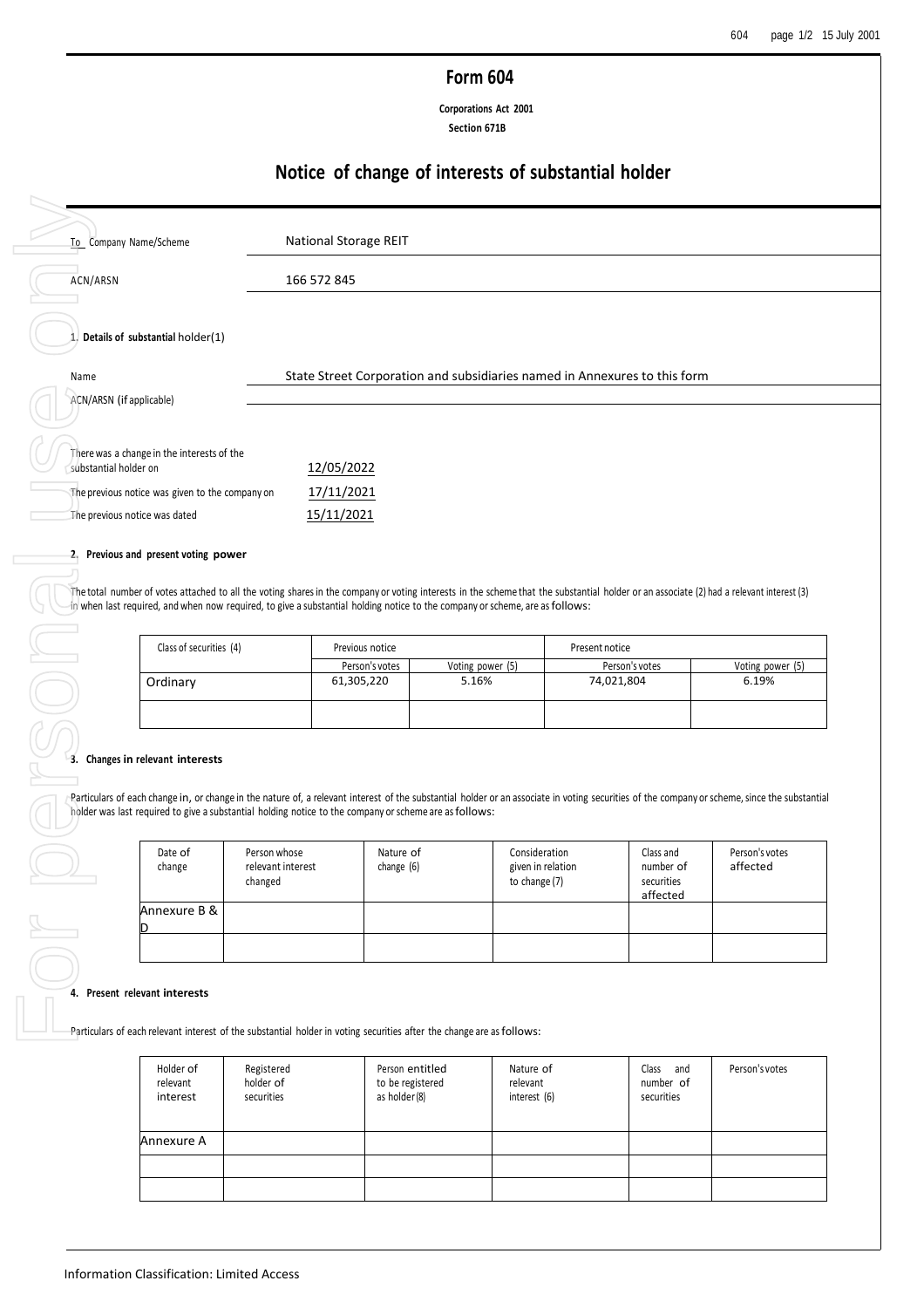## **5. Changes in association**

The persons who have become associates (2) of, ceased to be associates of, or have changed the nature of their association (9) with, the substantial holder in relation to voting interests in the company or scheme are as follows:

| Name and ACN/ARSN (if applicable) | Nature of association |
|-----------------------------------|-----------------------|
|                                   |                       |
|                                   |                       |
|                                   |                       |

# **6. Addresses**

The addresses of persons named in this form are as follows:

| Name       | Address |
|------------|---------|
| Annexure C |         |
|            |         |

| print name | Elizabeth Schaefer |                                                                                | capacity | <b>Authorised signatory</b> |
|------------|--------------------|--------------------------------------------------------------------------------|----------|-----------------------------|
| sign here  | $\sim$ $\sim$      | Digitally signed by Elizabeth<br>Schaefer<br>Date: 2022.05.16 08:34:15 -04'00' | date     | 16/05/2022                  |

### **DIRECTIONS**

**Examples are a number of substantial holders with similar or related relevant interests (eg. a corporation and its related corporations, or the manager and trustee of an equity trust),<br>the manager scontiste interest in a** the names could be included in an annexure to the form. If the relevant interests of a group of persons are essentially similar, they may be referred to throughout the form as a specifically named group if the membership of each group, with the names and addresses of members is clearly set out in paragraph 6 of the form.

See the definition of "associate" in section 9 of the Corporations Act 2001.

See the definition of "relevant interest" in sections 608 and 671B(7) of the Corporations Act 2001. (4)

The voting shares of a company constitute one class unless divided into separate classes.

The person's votes divided by the total votes in the body corporate or scheme multiplied by 100.

Include details of:

- (a) Any relevant agreement or other circumstances because of which the change in relevant interest occurred. If subsection 671B(4) applies, a copy of any document setting out the terms of any relevant agreement, and a statement by the person giving full and accurate details of any contract, scheme or arrangement, must accompany this form, together with a written statement certifying this contract, scheme or arrangement; and
- (b) Any qualification of the power of a person to exercise, control the exercise of, or influence the exercise of, the voting powers or disposal of the securities to which the relevant interest relates (indicating clearly the particular securities to which the qualification applies).

See the definition of "relevant agreement" in section 9 of the Corporations Act 2001.

- Details of the consideration must include any and all benefits, money and other, that any person from whom a relevant interest was acquired has, or may, become entitled to receive in relation to that acquisition. Details must be included even if the benefit is conditional on the happening or not of a contingency. Details must be included of any benefit paid on behalf of the substantial holder or its associate in relation to the acquisitions, even if they are not paid directly to the person from whom the relevant interest was acquired.
- (8) If the substantial holder is unable to determine the identity of the person (eg. if the relevant interest arises because of an option) write "unknown". (9)

Give details, if appropriate, of the present association and any change in that association since the last substantial holding notice.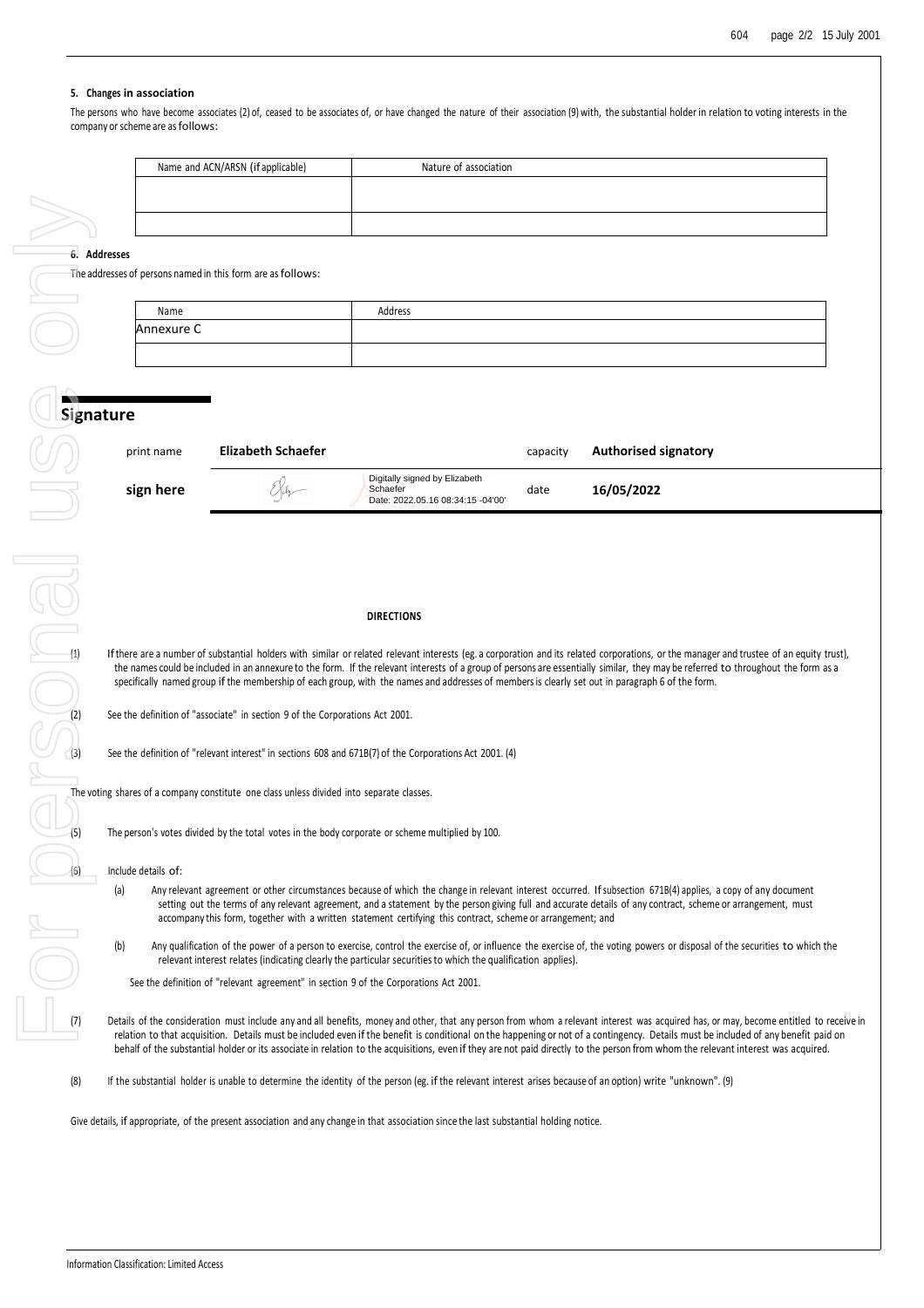| Digitally signed by |
|---------------------|
| Flizabeth           |
| Schaefer            |
| Date: 2022.05.16    |
| 08:35:04 -04'00'    |

**\_\_\_\_\_\_\_\_\_\_\_\_\_\_\_\_\_\_\_\_\_\_\_\_\_\_\_\_\_\_\_\_\_\_\_\_ 16 May 2022**

**Elizabeth Schaefer Authorised Signatory**

**4. Present relevant interests**

|  | Holder of relevant interest                                | <b>Nature of Relevant Interest</b>                                                                                                                          | <b>Registered Holder of securities</b> | Person Entitled to be registered as holder | <b>Class and number of Securities</b> |            | Person's votes |
|--|------------------------------------------------------------|-------------------------------------------------------------------------------------------------------------------------------------------------------------|----------------------------------------|--------------------------------------------|---------------------------------------|------------|----------------|
|  | STATE STREET GLOBAL ADVISORS TRUST COMPANY                 | Power to control the exercise of a right to vote<br>attached to securities and/or the power to dispose<br>of securities as investment manager or trustee    | 3ank of New York Mellon                | n/a                                        | Ordinary                              | 44.040     | 44,040         |
|  | STATE STREET GLOBAL ADVISORS TRUST COMPANY                 | Power to control the exercise of a right to vote<br>attached to securities and/or the power to dispose                                                      | Northern Trust Company                 | n/a                                        | Ordinary                              | 5,414,836  | 5,414,836      |
|  | STATE STREET GLOBAL ADVISORS TRUST COMPANY                 | of securities as investment manager or trustee<br>Power to control the exercise of a right to vote                                                          | State Street Bank and Trust Co         | n/a                                        | Ordinary                              | 11,919,601 | 11,919,601     |
|  | STATE STREET GLOBAL ADVISORS TRUST COMPANY                 | attached to securities and/or the power to dispose<br>of securities as investment manager or trustee<br>Power to control the exercise of a right to vote    |                                        |                                            |                                       |            | 1,086,229      |
|  |                                                            | attached to securities and/or the power to dispose<br>of securities as investment manager or trustee                                                        | JPMorgan AG                            | n/a                                        | Ordinary                              | 1,086,229  |                |
|  | STATE STREET GLOBAL ADVISORS TRUST COMPANY                 | Power to control the exercise of a right to vote<br>attached to securities and/or the power to dispose<br>of securities as investment manager or trustee    | The Bank of New York Mellon            | n/a                                        | Ordinary                              | 465,626    | 465,626        |
|  | SSGA FUNDS MANAGEMENT, INC.                                | Power to control the exercise of a right to vote<br>attached to securities and/or the power to dispose<br>of securities as investment manager or trustee    | State Street Bank and Trust Co         | n/a                                        | Ordinary                              | 3,569,015  | 3,569,015      |
|  | STATE STREET GLOBAL ADVISORS EUROPE LIMITED                | Power to control the exercise of a right to vote<br>attached to securities and/or the power to dispose<br>of securities as investment manager or trustee    | Bank of New York Mellon                | n/a                                        | Ordinary                              | 581,969    | 581,969        |
|  | <b>STATE STREET GLOBAL ADVISORS EUROPE LIMITED</b>         | Power to control the exercise of a right to vote<br>attached to securities and/or the power to dispose<br>of securities as investment manager or trustee    | Northern Trust Company                 | n/a                                        | Ordinary                              | 95,946     | 95,946         |
|  | STATE STREET GLOBAL ADVISORS EUROPE LIMITED                | Power to control the exercise of a right to vote<br>attached to securities and/or the power to dispose<br>of securities as investment manager or trustee    | State Street Bank and Trust Co         | n/a                                        | Ordinary                              | 513,204    | 513,204        |
|  | STATE STREET GLOBAL ADVISORS EUROPE LIMITED                | Power to control the exercise of a right to vote<br>attached to securities and/or the power to dispose<br>of securities as investment manager or trustee    | Citibank NA                            | n/a                                        | Ordinary                              | 3,323,226  | 3,323,226      |
|  | STATE STREET GLOBAL ADVISORS EUROPE LIMITED                | Power to control the exercise of a right to vote<br>attached to securities and/or the power to dispose<br>of securities as investment manager or trustee    | Amalgamated Bank Of New York           | n/a                                        | Ordinary                              | 195,704    | 195,704        |
|  | STATE STREET GLOBAL ADVISORS LIMITED                       | Power to control the exercise of a right to vote<br>attached to securities and/or the power to dispose<br>of securities as investment manager or trustee    | Northern Trust Company                 | n/a                                        | Ordinary                              | 9,488      | 9,488          |
|  | STATE STREET GLOBAL ADVISORS LIMITED                       | Power to control the exercise of a right to vote<br>attached to securities and/or the power to dispose<br>of securities as investment manager or trustee    | State Street Bank and Trust Co         | n/a                                        | Ordinary                              | 953,222    | 953,222        |
|  | STATE STREET GLOBAL ADVISORS LIMITED                       | Power to control the exercise of a right to vote<br>attached to securities and/or the power to dispose<br>of securities as investment manager or trustee    | IPMorgan AG                            | n/a                                        | Ordinary                              | 885,196    | 885,196        |
|  | STATE STREET GLOBAL ADVISORS LIMITED                       | Power to control the exercise of a right to vote<br>attached to securities and/or the power to dispose<br>of securities as investment manager or trustee    | The Bank of New York Mellon            | n/a                                        | Ordinary                              | 426,288    | 426,288        |
|  | STATE STREET GLOBAL ADVISORS LIMITED                       | Power to control the exercise of a right to vote<br>attached to securities and/or the power to dispose<br>of securities as investment manager or trustee    | UBS AG                                 | n/a                                        | Ordinary                              | 17,064     | 17,064         |
|  | STATE STREET GLOBAL ADVISORS, AUSTRALIA,<br>LIMITED        | Power to control the exercise of a right to vote<br>attached to securities and/or the power to dispose<br>of securities as investment manager or trustee    | Northern Trust Company                 | n/a                                        | Ordinary                              | 10,549,238 | 10,549,238     |
|  | STATE STREET GLOBAL ADVISORS, AUSTRALIA,<br>LIMITED        | Power to control the exercise of a right to vote<br>attached to securities and/or the power to dispose<br>of securities as investment manager or trustee    | State Street Bank and Trust Co         | n/a                                        | Ordinary                              | 22,582,498 | 22,582,498     |
|  | STATE STREET GLOBAL ADVISORS, AUSTRALIA,<br>LIMITED        | Power to control the exercise of a right to vote<br>attached to securities and/or the power to dispose<br>of securities as investment manager or trustee    | PMorgan AG                             | n/a                                        | Ordinary                              | 4,654,881  | 4,654,881      |
|  | STATE STREET GLOBAL ADVISORS, AUSTRALIA,<br>LIMITED        | Power to control the exercise of a right to vote<br>attached to securities and/or the power to dispose<br>of securities as investment manager or trustee    | <b>BNP Paribas</b>                     | n/a                                        | Ordinary                              | 56,923     | 56,923         |
|  | STATE STREET GLOBAL ADVISORS, AUSTRALIA,<br>LIMITED        | Power to control the exercise of a right to vote<br>attached to securities and/or the power to dispose<br>of securities as investment manager or trustee    | Citibank NA                            | n/a                                        | Ordinary                              | 66,821     | 66,821         |
|  | <b>STATE STREET GLOBAL ADVISORS, AUSTRALIA,</b><br>LIMITED | Power to control the exercise of a right to vote<br>attached to securities and/or the power to dispose                                                      | National Australian Bank LTD           | n/a                                        | Ordinary                              | 74,621     | 74,621         |
|  | STATE STREET GLOBAL ADVISORS (JAPAN) CO., LTD.             | of securities as investment manager or trustee<br>Power to control the exercise of a right to vote                                                          | Brown Brothers Harriman and Co         | n/a                                        | Ordinary                              | 191,869    | 191,869        |
|  | STATE STREET BANK AND TRUST COMPANY                        | attached to securities and/or the power to dispose<br>of securities as investment manager or trustee<br>For Lent securities:                                | AWARE SUPER PTY LTD AS TRUSTEE OF THE  | AWARE SUPER PTY LTD AS TRUSTEE OF THE      | Ordinary                              | 6,344,299  | 6,344,299      |
|  |                                                            | Relevant interest under section 608(8A) being the<br>holder of securities subject to an obligation to<br>return under a securities lending agreement. State | AWARE SUPER                            | AWARE SUPER                                |                                       |            |                |
|  |                                                            | Street Bank and Trust Company has lent the<br>securities and retains a relevant interest                                                                    |                                        |                                            |                                       |            |                |
|  |                                                            |                                                                                                                                                             |                                        |                                            |                                       |            |                |
|  |                                                            |                                                                                                                                                             |                                        |                                            |                                       |            |                |
|  |                                                            |                                                                                                                                                             |                                        |                                            |                                       |            |                |
|  |                                                            |                                                                                                                                                             |                                        |                                            |                                       |            |                |
|  |                                                            |                                                                                                                                                             |                                        |                                            |                                       |            |                |
|  |                                                            |                                                                                                                                                             |                                        |                                            |                                       |            |                |
|  |                                                            |                                                                                                                                                             |                                        |                                            |                                       |            |                |
|  |                                                            |                                                                                                                                                             |                                        |                                            |                                       |            |                |
|  |                                                            |                                                                                                                                                             |                                        |                                            |                                       |            |                |
|  |                                                            |                                                                                                                                                             |                                        |                                            |                                       |            |                |
|  | Information Classification: Limited Access                 |                                                                                                                                                             |                                        |                                            |                                       |            |                |

**Annexure A**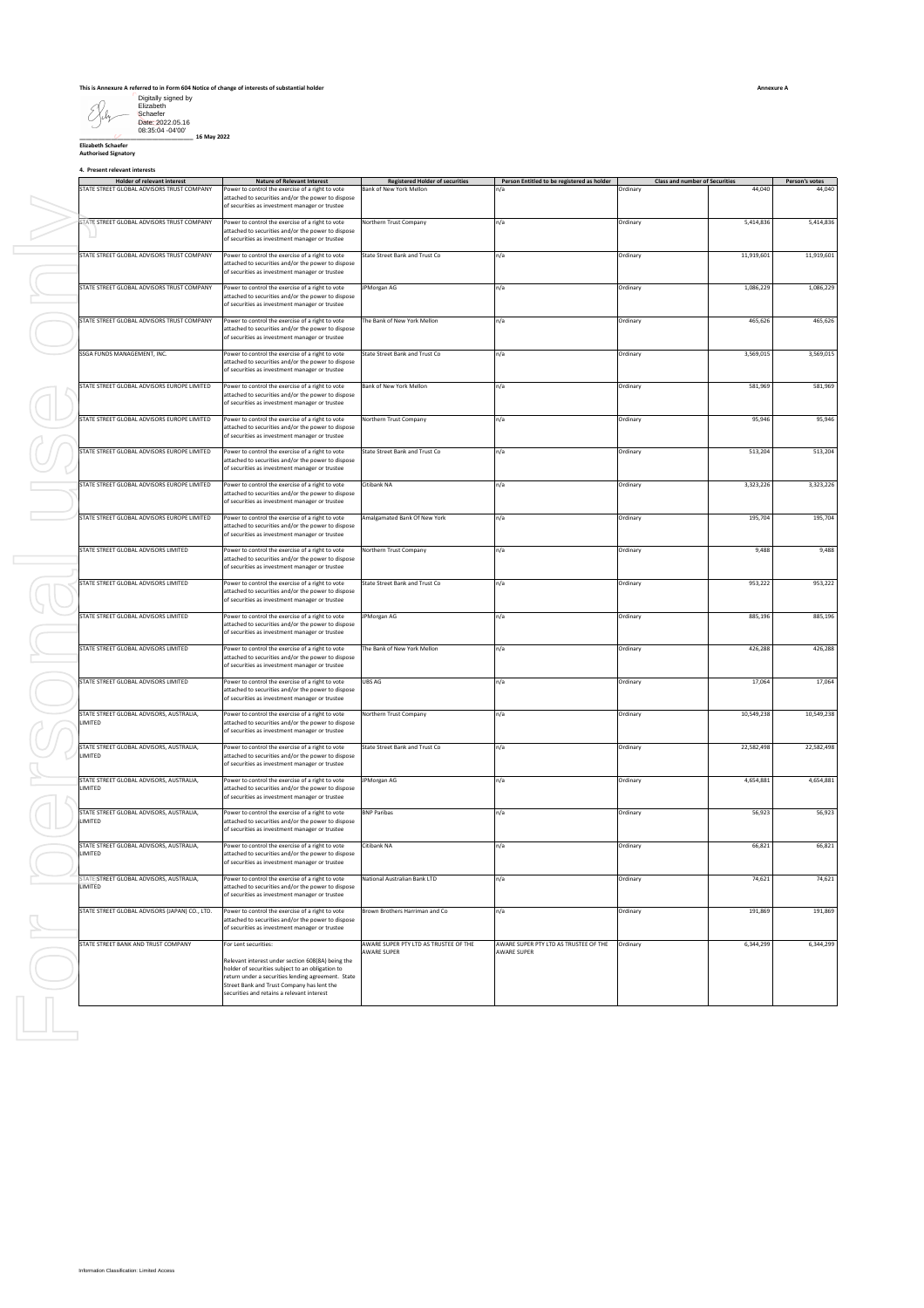|        |                     | This is Annexure B referred to in Form 604 Notice of change of interests of substantial holder |
|--------|---------------------|------------------------------------------------------------------------------------------------|
|        | Digitally signed by |                                                                                                |
|        | Elizabeth Schaefer  |                                                                                                |
|        | Date: 2022.05.16    |                                                                                                |
| $\sim$ | 08:35:17 -04'00'    | 10.8842022                                                                                     |

**\_\_\_\_\_\_\_\_\_\_\_\_\_\_\_\_\_\_\_\_\_\_\_\_\_\_\_\_\_\_\_\_\_\_\_\_ 16 May 2022 Elizabeth Schaefer Authorised Signatory**

**3. Changes in relevant interests**

| Date of Change | Person whose relevant interest changed<br>22-Apr-2022 STATE STREET GLOBAL ADVISORS, INC.                                                           | <b>Nature of Change</b><br>Purchase            | Consideration given in relation to Change<br>2.71 | Ordinary                         | Class and number of Securities affected<br>6,717 | <b>Person's Votes affected</b><br>6,717 |
|----------------|----------------------------------------------------------------------------------------------------------------------------------------------------|------------------------------------------------|---------------------------------------------------|----------------------------------|--------------------------------------------------|-----------------------------------------|
|                | 14-Apr-2022 STATE STREET GLOBAL ADVISORS, INC                                                                                                      | Purchase                                       | 2.65                                              | Ordinary                         | 7,083                                            | 7,083                                   |
|                | 14-Apr-2022 STATE STREET GLOBAL ADVISORS, INC<br>30-Mar-2022 STATE STREET GLOBAL ADVISORS, INC                                                     | In specie application<br>In specie redemption  | n/a<br>n/a                                        | Ordinary<br>Ordinary             | 10,797<br>(16, 551)                              | 10,797<br>(16, 551)                     |
|                | 29-Mar-2022 STATE STREET GLOBAL ADVISORS, INC<br>19-Apr-2022 STATE STREET GLOBAL ADVISORS, INC.                                                    | In specie redemption<br>Purchase               | n/a<br>2.67                                       | Ordinary<br>Ordinary             | (38, 619)<br>54,924                              | (38, 619)<br>54,924                     |
|                | 19-Apr-2022 STATE STREET GLOBAL ADVISORS, INC<br>19-Apr-2022 STATE STREET GLOBAL ADVISORS, INC                                                     | In specie application<br>Sale                  | n/a<br>2.67                                       | Ordinary<br>Ordinary             | 10,812<br>(54, 924)                              | 10,812<br>(54, 924)                     |
|                | 07-Apr-2022 STATE STREET GLOBAL ADVISORS, INC                                                                                                      | In specie redemption                           | n/a                                               | Ordinary                         | (4,080)                                          | (4,080)                                 |
|                | 01-Apr-2022 STATE STREET GLOBAL ADVISORS, INC<br>13-Apr-2022 STATE STREET GLOBAL ADVISORS, INC                                                     | Sale<br>Purchase                               | 2.69<br>2.65                                      | Ordinary<br>Ordinary             | (61, 895)<br>58,403                              | (61, 895)<br>58,403                     |
|                | 13-Apr-2022 STATE STREET GLOBAL ADVISORS, INC<br>28-Apr-2022 STATE STREET GLOBAL ADVISORS, INC                                                     | In specie application<br>Sale                  | n/a<br>2.61                                       | Ordinary<br>Ordinary             | 104,371<br>(5, 830)                              | 104,371<br>(5,830)                      |
|                | 25-Feb-2022 STATE STREET GLOBAL ADVISORS, INC                                                                                                      | Purchase                                       | 2.41                                              | Ordinary                         | 1,291                                            | 1,291                                   |
|                | 25-Feb-2022 STATE STREET GLOBAL ADVISORS, INC<br>25-Feb-2022 STATE STREET GLOBAL ADVISORS, INC                                                     | Purchase<br>Purchase                           | 2.41<br>2.41                                      | Ordinary<br>Ordinary             | 637<br>320                                       | 637<br>320                              |
|                | 25-Feb-2022 STATE STREET GLOBAL ADVISORS, INC<br>25-Feb-2022 STATE STREET GLOBAL ADVISORS, INC                                                     | Purchase<br>Purchase                           | 2.41<br>2.41                                      | Ordinary<br>Ordinary             | 8,051<br>7,116                                   | 8,051<br>7,116                          |
|                | 25-Feb-2022 STATE STREET GLOBAL ADVISORS, INC                                                                                                      | Purchase                                       | 2.41                                              | Ordinary                         | 17,888                                           | 17,888                                  |
|                | 25-Feb-2022 STATE STREET GLOBAL ADVISORS, INC<br>25-Feb-2022 STATE STREET GLOBAL ADVISORS, INC                                                     | Purchase<br>Purchase                           | 2.41<br>2.41                                      | Ordinary<br>Ordinary             | 3,051<br>459                                     | 3,051<br>459                            |
|                | 25-Feb-2022 STATE STREET GLOBAL ADVISORS, INC<br>25-Feb-2022 STATE STREET GLOBAL ADVISORS, INC                                                     | Purchase<br>Purchase                           | 2.41<br>2.41                                      | Ordinary<br>Ordinary             | 2,677<br>824                                     | 2,677<br>824                            |
|                | 25-Feb-2022 STATE STREET GLOBAL ADVISORS, INC                                                                                                      | Purchase                                       | 2.41                                              | Ordinary                         | 6,322                                            | 6,322                                   |
|                | 25-Feb-2022 STATE STREET GLOBAL ADVISORS, INC<br>25-Feb-2022 STATE STREET GLOBAL ADVISORS, INC                                                     | Purchase<br>Purchase                           | 2.41<br>2.41                                      | Ordinary<br>Ordinary             | 2,340<br>2,962                                   | 2,340<br>2,962                          |
|                | 25-Feb-2022 STATE STREET GLOBAL ADVISORS, INC.<br>25-Feb-2022 STATE STREET GLOBAL ADVISORS, INC                                                    | Purchase<br>Purchase                           | 2.41<br>2.41                                      | Ordinary<br>Ordinary             | 359<br>750                                       | 359<br>750                              |
|                | 25-Feb-2022 STATE STREET GLOBAL ADVISORS, INC.<br>25-Feb-2022 STATE STREET GLOBAL ADVISORS, INC                                                    | Purchase<br>Purchase                           | 2.41<br>2.41                                      | Ordinary<br>Ordinary             | 12,106<br>1,001                                  | 12,106<br>1,001                         |
|                | 25-Feb-2022 STATE STREET GLOBAL ADVISORS, INC.                                                                                                     | Purchase                                       | 2.41                                              | Ordinary                         | 344                                              | 344                                     |
|                | 25-Feb-2022 STATE STREET GLOBAL ADVISORS, INC<br>25-Feb-2022 STATE STREET GLOBAL ADVISORS, INC                                                     | Purchase<br>Purchase                           | 2.42<br>2.41                                      | Ordinary<br>Ordinary             | 416<br>21,643                                    | 416<br>21,643                           |
|                | 25-Feb-2022 STATE STREET GLOBAL ADVISORS, INC<br>25-Feb-2022 STATE STREET GLOBAL ADVISORS, INC                                                     | Purchase<br>Purchase                           | 2.41<br>2.41                                      | Ordinary<br>Ordinary             | 16,429<br>30,013                                 | 16,429<br>30,013                        |
|                | 25-Feb-2022 STATE STREET GLOBAL ADVISORS, INC                                                                                                      | Purchase                                       | 2.41                                              | Ordinary                         | 2,926                                            | 2,926                                   |
|                | 25-Feb-2022 STATE STREET GLOBAL ADVISORS, INC<br>25-Feb-2022 STATE STREET GLOBAL ADVISORS, INC                                                     | Purchase<br>Purchase                           | 2.41<br>2.41                                      | Ordinary<br>Ordinary             | 2,242<br>16,952                                  | 2,242<br>16,952                         |
|                | 25-Feb-2022 STATE STREET GLOBAL ADVISORS, INC<br>25-Feb-2022 STATE STREET GLOBAL ADVISORS, INC                                                     | Purchase<br>Purchase                           | 2.41<br>2.41                                      | Ordinary<br>Ordinary             | 3,738<br>3,802                                   | 3,738<br>3,802                          |
|                | 25-Feb-2022 STATE STREET GLOBAL ADVISORS, INC                                                                                                      | Purchase                                       | 2.41                                              | Ordinary                         | 2,250                                            | 2,250                                   |
|                | 25-Feb-2022 STATE STREET GLOBAL ADVISORS, INC<br>25-Feb-2022 STATE STREET GLOBAL ADVISORS, INC                                                     | Purchase<br>Purchase                           | 2.41<br>2.41                                      | Ordinary<br>Ordinary             | 4,613<br>4,423                                   | 4,613<br>4,423                          |
|                | 25-Feb-2022 STATE STREET GLOBAL ADVISORS, INC<br>25-Feb-2022 STATE STREET GLOBAL ADVISORS, INC                                                     | Purchase<br>Purchase                           | 2.41<br>2.41                                      | Ordinary<br>Ordinary             | 533<br>26,302                                    | 533<br>26,302                           |
|                | 25-Feb-2022 STATE STREET GLOBAL ADVISORS, INC<br>25-Feb-2022 STATE STREET GLOBAL ADVISORS, INC                                                     | Purchase<br>Purchase                           | 2.41<br>2.41                                      | Ordinary<br>Ordinary             | 38,369<br>33,827                                 | 38,369<br>33,827                        |
|                | 25-Feb-2022 STATE STREET GLOBAL ADVISORS, INC                                                                                                      | Purchase                                       | 2.41                                              | Ordinary                         | 9,603                                            | 9,603                                   |
|                | 25-Feb-2022 STATE STREET GLOBAL ADVISORS, INC<br>25-Feb-2022 STATE STREET GLOBAL ADVISORS, INC                                                     | Purchase<br>Purchase                           | 2.41<br>2.41                                      | Ordinary<br>Ordinary             | 871<br>13,256                                    | 871<br>13,256                           |
|                | 01-Mar-2022 STATE STREET GLOBAL ADVISORS, INC<br>01-Mar-2022 STATE STREET GLOBAL ADVISORS, INC                                                     | Sale<br>In specie redemption                   | 2.55<br>n/a                                       | Ordinary<br>Ordinary             | (6, 451)<br>(1)                                  | (6, 451)<br>(1)                         |
|                | 18-Mar-2022 STATE STREET GLOBAL ADVISORS, INC<br>18-Mar-2022 STATE STREET GLOBAL ADVISORS, INC                                                     | Purchase<br>Sale                               | 2.60<br>2.60                                      | Ordinary<br>Ordinary             | 345,354<br>(69, 523)                             | 345,354<br>(69, 523)                    |
|                | 06-May-2022 STATE STREET GLOBAL ADVISORS, INC                                                                                                      | Sale                                           | 2.40                                              | Ordinary                         | (67, 120)                                        | (67, 120)                               |
|                | 30-Nov-2021 STATE STREET GLOBAL ADVISORS, INC<br>30-Nov-2021 STATE STREET GLOBAL ADVISORS, INC                                                     | Purchase<br>Sale                               | 2.53<br>2.53                                      | Ordinary<br>Ordinary             | 55,911<br>(61, 441)                              | 55,911<br>(61, 441)                     |
|                | 31-Dec-2021 STATE STREET GLOBAL ADVISORS, INC<br>31-Dec-2021 STATE STREET GLOBAL ADVISORS, INC                                                     | Purchase<br>In specie application              | 2.66<br>n/a                                       | Ordinary<br>Ordinary             | 108,331<br>3,550                                 | 108,331<br>3,550                        |
|                | 31-Dec-2021 STATE STREET GLOBAL ADVISORS, INC<br>31-Jan-2022 STATE STREET GLOBAL ADVISORS, INC                                                     | Sale<br>In specie application                  | 2.66<br>n/a                                       | Ordinary<br>Ordinary             | (77, 907)<br>107,757                             | (77, 907)<br>107,757                    |
|                | 31-Jan-2022 STATE STREET GLOBAL ADVISORS, INC                                                                                                      | Sale                                           | 2.46                                              | Ordinary                         | (45, 453)                                        | (45, 453)                               |
|                | 15-Dec-2021 STATE STREET GLOBAL ADVISORS, INC<br>17-Jan-2022 STATE STREET GLOBAL ADVISORS, INC                                                     | Purchase<br>In specie application              | 2.50<br>n/a                                       | Ordinary<br>Ordinary             | 25,306<br>4,889,300                              | 25,306<br>4,889,300                     |
|                | 23-Nov-2021 STATE STREET GLOBAL ADVISORS, INC<br>04-Mar-2022 STATE STREET GLOBAL ADVISORS, INC                                                     | Purchase<br>Purchase                           | 2.43<br>2.51                                      | Ordinary<br>Ordinary             | 5,697<br>177,795                                 | 5,697<br>177,795                        |
|                | 06-Jan-2022 STATE STREET GLOBAL ADVISORS, INC                                                                                                      | In specie application                          | n/a<br>2.54                                       | Ordinary                         | 14,168<br>(9, 875)                               | 14,168<br>(9, 875)                      |
|                |                                                                                                                                                    |                                                |                                                   |                                  |                                                  |                                         |
|                | 08-Dec-2021 STATE STREET GLOBAL ADVISORS, INC<br>02-Mar-2022 STATE STREET GLOBAL ADVISORS, INC                                                     | Sale<br>Purchase                               | 2.50                                              | Ordinary<br>Ordinary             | 48,623                                           | 48,623                                  |
|                | 02-Mar-2022 STATE STREET GLOBAL ADVISORS, INC<br>17-Dec-2021 STATE STREET GLOBAL ADVISORS, INC                                                     | Sale<br>Sale                                   | 2.50<br>2.52                                      | Ordinary<br>Ordinary             | (48, 623)<br>(153, 914)                          | (48, 623)<br>(153, 914)                 |
|                | 07-Jan-2022 STATE STREET GLOBAL ADVISORS, INC                                                                                                      | Purchase                                       | 2.64                                              | Ordinary                         | 120,525                                          | 120,525                                 |
|                | 20-Jan-2022 STATE STREET GLOBAL ADVISORS, INC.<br>24-Jan-2022 STATE STREET GLOBAL ADVISORS, INC                                                    | Sale<br>In specie redemption                   | 2.52<br>n/a                                       | Ordinary<br>Ordinary             | (5, 291)<br>(61.401)                             | (5, 291)<br>(61.401)                    |
|                | 09-May-2022 STATE STREET GLOBAL ADVISORS, INC.<br>10-May-2022 STATE STREET GLOBAL ADVISORS, INC.                                                   | Purchase<br>Sale                               | 2.33<br>2.25                                      | Ordinary<br>Ordinary             | 65,546<br>(3, 190)                               | 65,546<br>(3, 190)                      |
|                | 21-Jan-2022 STATE STREET GLOBAL ADVISORS, INC.                                                                                                     | Purchase                                       | 2.48                                              | Ordinary                         | 734                                              | 734                                     |
|                | 05-Apr-2022 STATE STREET GLOBAL ADVISORS, INC.<br>28-Feb-2022 STATE STREET GLOBAL ADVISORS, INC.                                                   | Sale<br>Purchase                               | 2.64<br>2.59                                      | Ordinary<br>Ordinary             | (50, 405)<br>204,564                             | (50, 405)<br>204,564                    |
|                | 28-Feb-2022 STATE STREET GLOBAL ADVISORS, INC.<br>28-Feb-2022 STATE STREET GLOBAL ADVISORS, INC.                                                   | Purchase<br>Purchase                           | 2.60<br>2.60                                      | Ordinary<br>Ordinary             | 1,246<br>37,212                                  | 1,246<br>37,212                         |
|                | 16-Nov-2021 STATE STREET GLOBAL ADVISORS, INC.<br>27-Jan-2022 STATE STREET GLOBAL ADVISORS, INC.                                                   | In specie application<br>In specie redemption  | n/a<br>n/a                                        | Ordinary<br>Ordinary             | 3,700<br>(3, 538)                                | 3,700<br>(3,538)                        |
|                | 01-Dec-2021 STATE STREET GLOBAL ADVISORS, INC.                                                                                                     | Purchase                                       | 2.51                                              | Ordinary                         | 45,509                                           | 45,509                                  |
|                | 01-Dec-2021 STATE STREET GLOBAL ADVISORS. INC.<br>25-Jan-2022 STATE STREET GLOBAL ADVISORS, INC.                                                   | Sale<br>Purchase                               | 2.50<br>2.40                                      | Ordinary<br>Ordinary             | (2, 815)<br>56,708                               | (2, 815)<br>56,708                      |
|                | 25-Jan-2022 STATE STREET GLOBAL ADVISORS, INC.<br>23-Dec-2021 STATE STREET GLOBAL ADVISORS, INC.                                                   | In specie redemption<br>In specie application  | n/a<br>n/a                                        | Ordinary<br>Ordinary             | (17, 020)<br>13,278                              | (17, 020)<br>13,278                     |
|                | 19-Jan-2022 STATE STREET GLOBAL ADVISORS, INC.<br>02-Feb-2022 STATE STREET GLOBAL ADVISORS, INC.                                                   | In specie application<br>In specie application | n/a<br>n/a                                        | Ordinary<br>Ordinary             | 7,088<br>8,020                                   | 7,088<br>8,020                          |
|                | 02-Feb-2022 STATE STREET GLOBAL ADVISORS, INC.                                                                                                     | In specie redemption                           | n/a                                               | Ordinary                         | (15, 930)                                        | (15, 930)                               |
|                | 07-Feb-2022 STATE STREET GLOBAL ADVISORS, INC.<br>16-Mar-2022 STATE STREET GLOBAL ADVISORS, INC.                                                   | In specie redemption<br>In specie application  | n/a<br>n/a                                        | Ordinary<br>Ordinary             | (127, 206)<br>90,348                             | (127, 206)<br>90,348                    |
|                | 16-Mar-2022 STATE STREET GLOBAL ADVISORS, INC.<br>21-Mar-2022 STATE STREET GLOBAL ADVISORS, INC.                                                   | In specie redemption<br>In specie redemption   | n/a<br>n/a                                        | Ordinary<br>Ordinary             | (28, 928)<br>(31, 246)                           | (28, 928)<br>(31, 246)                  |
|                | 25-Mar-2022 STATE STREET GLOBAL ADVISORS, INC.                                                                                                     | In specie redemption                           | n/a                                               | Ordinary                         | (34, 922)                                        | (34, 922)                               |
|                | 26-Apr-2022 STATE STREET GLOBAL ADVISORS, INC.<br>20-Dec-2021 STATE STREET GLOBAL ADVISORS, INC.                                                   | In specie redemption<br>In specie application  | n/a<br>n/a                                        | Ordinary<br>Ordinary             | (1, 834)<br>8,092                                | (1, 834)<br>8,092                       |
|                | 20-Dec-2021 STATE STREET GLOBAL ADVISORS, INC.<br>11-Jan-2022 STATE STREET GLOBAL ADVISORS, INC.                                                   | In specie redemption<br>In specie application  | n/a<br>n/a                                        | Ordinary<br>Ordinary             | (40, 656)<br>7,984                               | (40, 656)<br>7,984                      |
|                | 08-Feb-2022 STATE STREET GLOBAL ADVISORS, INC.<br>15-Feb-2022 STATE STREET GLOBAL ADVISORS, INC.                                                   | In specie application<br>In specie application | n/a<br>n/a                                        | Ordinary<br>Ordinary             | 12,042<br>8,042                                  | 12,042<br>8,042                         |
|                | 09-Mar-2022 STATE STREET GLOBAL ADVISORS, INC.                                                                                                     | Purchase                                       | 2.54                                              | Ordinary                         | 23,514                                           | 23,514                                  |
|                | 09-Mar-2022 STATE STREET GLOBAL ADVISORS, INC.<br>12-Jan-2022 STATE STREET GLOBAL ADVISORS, INC.                                                   | In specie application<br>Purchase              | n/a<br>2.61                                       | Ordinary<br>Ordinary             | 4,074<br>48,399                                  | 4,074<br>48,399                         |
|                | 12-Jan-2022 STATE STREET GLOBAL ADVISORS, INC.<br>13-Jan-2022 STATE STREET GLOBAL ADVISORS, INC.                                                   | In specie redemption<br>In specie redemption   | n/a<br>n/a                                        | Ordinary<br>Ordinary             | (60, 930)<br>(23, 695)                           | (60, 930)<br>(23, 695)                  |
|                | 10-Feb-2022 STATE STREET GLOBAL ADVISORS, INC.                                                                                                     | In specie redemption                           | n/a                                               | Ordinary                         | (16, 935)                                        | (16, 935)                               |
|                | 11-Feb-2022 STATE STREET GLOBAL ADVISORS, INC.<br>24-Feb-2022 STATE STREET GLOBAL ADVISORS, INC.<br>24-Feb-2022 STATE STREET GLOBAL ADVISORS, INC. | Purchase<br>Sale<br>In specie redemption       | 2.45<br>2.45<br>n/a                               | Ordinary<br>Ordinary<br>Ordinary | 20,572<br>(89, 866)<br>(24, 122)                 | 20,572<br>(89, 866)<br>(24, 122)        |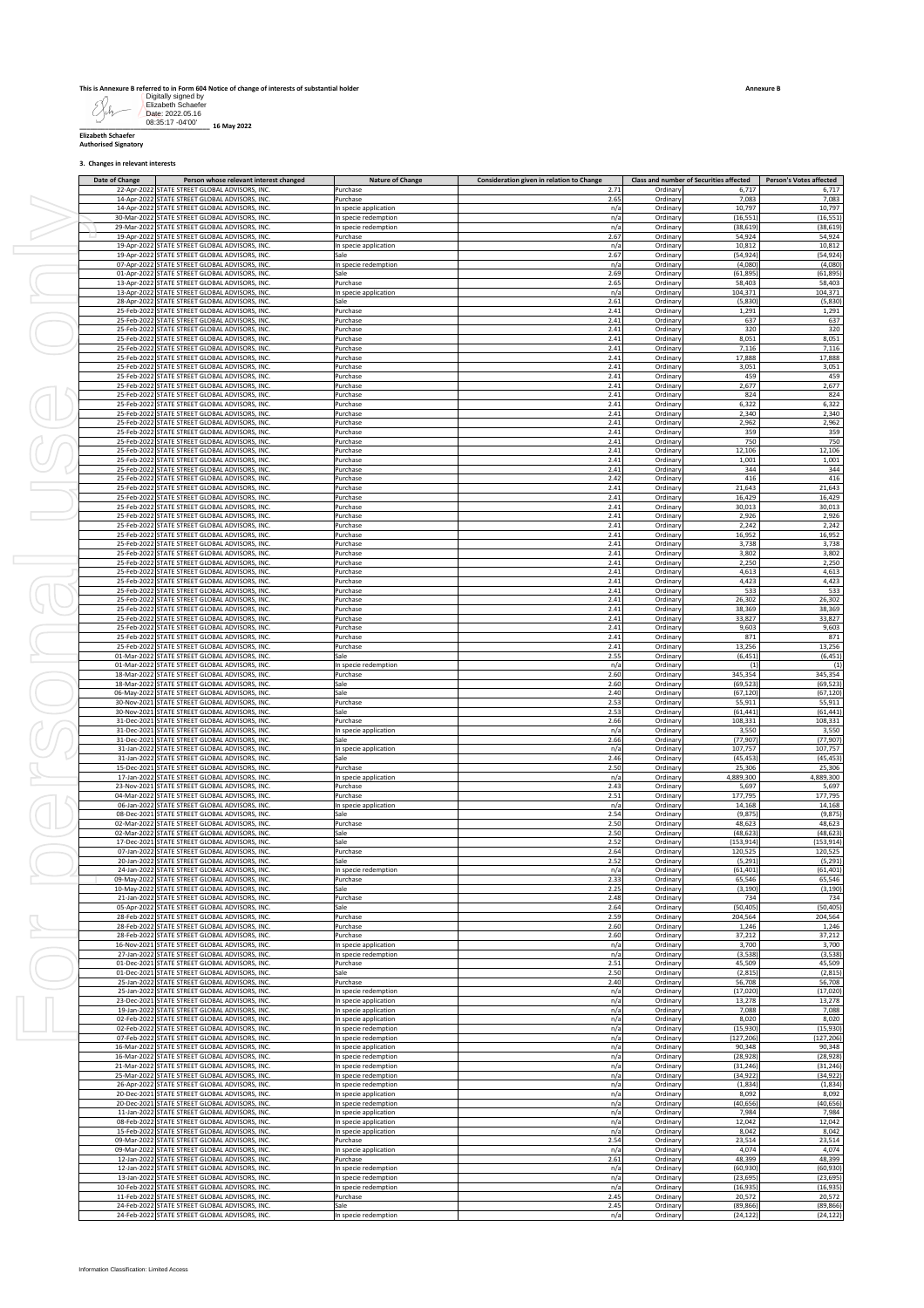|                            | 25-Apr-2022 STATE STREET GLOBAL ADVISORS, INC                                                                                                                                                |                                                              |  | In specie application                          | n/a          | Ordinary             | 10,821                      | 10,821                                                                                                                                   |
|----------------------------|----------------------------------------------------------------------------------------------------------------------------------------------------------------------------------------------|--------------------------------------------------------------|--|------------------------------------------------|--------------|----------------------|-----------------------------|------------------------------------------------------------------------------------------------------------------------------------------|
| 04-May-2022<br>04-Anr-2023 | STATE STREET GLOBAL ADVISORS, INC<br>STATE STREET GLOBAL ADVISORS, INC                                                                                                                       |                                                              |  | In specie redemption<br>Purchase               | n/a<br>2.68  | Ordinary<br>Ordinary | (7, 232)<br>20,955          | (7, 232)<br>20,955                                                                                                                       |
| 19-Nov-2021                | STATE STREET GLOBAL ADVISORS, INC                                                                                                                                                            |                                                              |  | Purchase                                       | 2.42         | Ordinary             | 57,509                      | 57,509                                                                                                                                   |
| 19-Nov-2021<br>23-Feb-2022 | STATE STREET GLOBAL ADVISORS, INC<br>STATE STREET GLOBAL ADVISORS, INC.                                                                                                                      |                                                              |  | Sale<br>Sale                                   | 2.42<br>2.50 | Ordinary<br>Ordinary | (56, 610)<br>(74, 615)      | (56, 610)<br>(74, 615)                                                                                                                   |
| 30-Dec-2021                | STATE STREET GLOBAL ADVISORS, INC                                                                                                                                                            |                                                              |  | Sale                                           | 2.67         | Ordinary             | (41, 019)                   | (41, 019)                                                                                                                                |
| 14-Apr-2022<br>14-Apr-2022 | STATE STREET GLOBAL ADVISORS, AUSTRALIA, LIMITED<br>STATE STREET GLOBAL ADVISORS, AUSTRALIA, LIMITED                                                                                         |                                                              |  | In specie application<br>In specie application | n/a<br>n/a   | Ordinary<br>Ordinary | 435,450<br>33,745           | 435,450<br>33,745                                                                                                                        |
| 14-Apr-2022<br>14-Apr-2022 | STATE STREET GLOBAL ADVISORS, AUSTRALIA, LIMITED<br>STATE STREET GLOBAL ADVISORS, AUSTRALIA, LIMITED                                                                                         |                                                              |  | In specie application<br>In specie application | n/a<br>n/a   | Ordinary<br>Ordinary | 113,824<br>52,472           | 113,824<br>52,472                                                                                                                        |
| 14-Apr-2022                | STATE STREET GLOBAL ADVISORS, AUSTRALIA, LIMITED                                                                                                                                             |                                                              |  | In specie application                          | n/a          | Ordinary             | 89,487                      | 89,487                                                                                                                                   |
| 14-Apr-2022<br>14-Apr-2022 | STATE STREET GLOBAL ADVISORS, AUSTRALIA, LIMITED<br>STATE STREET GLOBAL ADVISORS, AUSTRALIA, LIMITED                                                                                         |                                                              |  | In specie redemption<br>In specie redemption   | n/a<br>n/a   | Ordinary<br>Ordinary | (243,054<br>(5,085)         | (243, 054)<br>(5,085)                                                                                                                    |
| 14-Apr-2022                | STATE STREET GLOBAL ADVISORS, AUSTRALIA, LIMITED                                                                                                                                             |                                                              |  | In specie redemption                           | n/a          | Ordinary             | (49, 420)                   | (49, 420)                                                                                                                                |
| 14-Apr-2022<br>14-Apr-2022 | STATE STREET GLOBAL ADVISORS, AUSTRALIA, LIMITED<br>STATE STREET GLOBAL ADVISORS, AUSTRALIA, LIMITED                                                                                         |                                                              |  | In specie redemption<br>In specie redemption   | n/a<br>n/a   | Ordinary<br>Ordinary | (340, 598)<br>(51, 839)     | (340, 598)<br>(51, 839)                                                                                                                  |
| 14-Apr-2022                | STATE STREET GLOBAL ADVISORS, AUSTRALIA, LIMITED                                                                                                                                             |                                                              |  | In specie redemption                           | n/a          | Ordinary             | (40,067)                    | (40,067)                                                                                                                                 |
| 20-Apr-2022<br>30-Mar-2022 | STATE STREET GLOBAL ADVISORS, AUSTRALIA, LIMITED<br>STATE STREET GLOBAL ADVISORS, AUSTRALIA, LIMITED                                                                                         |                                                              |  | Sale<br>Purchase                               | 2.66<br>2.72 | Ordinary<br>Ordinary | (4, 182)<br>10,199          | (4, 182)<br>10,199                                                                                                                       |
| 29-Mar-2022                | STATE STREET GLOBAL ADVISORS, AUSTRALIA, LIMITED                                                                                                                                             |                                                              |  | Sale                                           | 2.69         | Ordinary             | (56, 462)                   | (56, 462)                                                                                                                                |
| 19-Apr-2022<br>13-Apr-2022 | STATE STREET GLOBAL ADVISORS, AUSTRALIA, LIMITED<br>STATE STREET GLOBAL ADVISORS, AUSTRALIA, LIMITED                                                                                         |                                                              |  | In specie redemption<br>Sale                   | n/a<br>2.64  | Ordinary<br>Ordinary | (13,600)<br>(22, 168)       | (13,600)<br>(22, 168)                                                                                                                    |
| 28-Apr-2022                | STATE STREET GLOBAL ADVISORS, AUSTRALIA, LIMITED                                                                                                                                             |                                                              |  | Sale                                           | 2.61         | Ordinary             | (105, 259)                  | (105, 259)                                                                                                                               |
| 25-Feb-2022<br>25-Feb-2022 | STATE STREET GLOBAL ADVISORS, AUSTRALIA, LIMITED<br>STATE STREET GLOBAL ADVISORS, AUSTRALIA, LIMITED                                                                                         |                                                              |  | Purchase<br>Purchase                           | 2.41<br>2.41 | Ordinary<br>Ordinary | 463<br>4,488                | 463<br>4,488                                                                                                                             |
| 25-Feb-202                 | STATE STREET GLOBAL ADVISORS, AUSTRALIA, LIMITED                                                                                                                                             |                                                              |  | Purchase                                       | 2.41         | Ordinary             | 72,725                      | 72,725                                                                                                                                   |
| 25-Feb-2022<br>25-Feb-2022 | STATE STREET GLOBAL ADVISORS, AUSTRALIA, LIMITED<br>STATE STREET GLOBAL ADVISORS, AUSTRALIA, LIMITED                                                                                         |                                                              |  | Purchase<br>Purchase                           | 2.41<br>2.41 | Ordinary<br>Ordinary | 2,375<br>11,059             | 2,375<br>11,059                                                                                                                          |
| 25-Feb-202                 | STATE STREET GLOBAL ADVISORS, AUSTRALIA, LIMITED                                                                                                                                             |                                                              |  | Purchase                                       | 2.41         | Ordinary             | 11,875                      | 11,875                                                                                                                                   |
| 25-Feb-2022<br>25-Feb-2022 | STATE STREET GLOBAL ADVISORS, AUSTRALIA, LIMITED<br>STATE STREET GLOBAL ADVISORS, AUSTRALIA, LIMITED                                                                                         |                                                              |  | Purchase<br>Purchase                           | 2.41<br>2.41 | Ordinary<br>Ordinary | 7,371<br>2,761              | 7,371                                                                                                                                    |
| 25-Feb-2023                | STATE STREET GLOBAL ADVISORS, AUSTRALIA, LIMITED                                                                                                                                             |                                                              |  | Purchase                                       | 2.41         | Ordinary             | 43,749                      | 2,761<br>43,749                                                                                                                          |
| 25-Feb-2023                | STATE STREET GLOBAL ADVISORS, AUSTRALIA, LIMITED                                                                                                                                             |                                                              |  | Purchase                                       | 2.41         | Ordinary             | 29,693                      | 29,693                                                                                                                                   |
| 25-Feb-2022<br>25-Feb-2023 | STATE STREET GLOBAL ADVISORS, AUSTRALIA, LIMITED<br>STATE STREET GLOBAL ADVISORS, AUSTRALIA, LIMITED                                                                                         |                                                              |  | Purchase<br>Purchase                           | 2.41<br>2.41 | Ordinary<br>Ordinary | 48,435<br>3,835             | 48,435<br>3,835                                                                                                                          |
| 25-Feb-2023                | STATE STREET GLOBAL ADVISORS, AUSTRALIA, LIMITED                                                                                                                                             |                                                              |  | Purchase                                       | 2.41         | Ordinary             | 56,211                      | 56,211                                                                                                                                   |
| 25-Feb-2022<br>25-Feb-2023 | STATE STREET GLOBAL ADVISORS, AUSTRALIA, LIMITED<br>STATE STREET GLOBAL ADVISORS, AUSTRALIA, LIMITED                                                                                         |                                                              |  | Purchase<br>Purchase                           | 2.41<br>2.41 | Ordinary<br>Ordinary | 16,164<br>51,005            | 16,164<br>51,005                                                                                                                         |
| 25-Feb-2023                | STATE STREET GLOBAL ADVISORS, AUSTRALIA, LIMITED                                                                                                                                             |                                                              |  | Purchase                                       | 2.41         | Ordinary             | 8,287                       | 8,287                                                                                                                                    |
| 25-Feb-2022<br>25-Feb-2023 | STATE STREET GLOBAL ADVISORS, AUSTRALIA, LIMITED<br>STATE STREET GLOBAL ADVISORS, AUSTRALIA, LIMITED                                                                                         |                                                              |  | Purchase<br>Purchase                           | 2.41<br>2.41 | Ordinary<br>Ordinary | 35,870<br>49,420            | 35,870<br>49,420                                                                                                                         |
| 25-Feb-2023                | STATE STREET GLOBAL ADVISORS, AUSTRALIA, LIMITED                                                                                                                                             |                                                              |  | Purchase                                       | 2.41         | Ordinary             | 481                         | 481                                                                                                                                      |
| 25-Feb-2022<br>25-Feb-2023 | STATE STREET GLOBAL ADVISORS, AUSTRALIA, LIMITED<br>STATE STREET GLOBAL ADVISORS, AUSTRALIA, LIMITED                                                                                         |                                                              |  | Purchase<br>Purchase                           | 2.41<br>2.41 | Ordinary<br>Ordinary | 40,067<br>1,282             | 40,067<br>1,282                                                                                                                          |
| 25-Feb-2023                | STATE STREET GLOBAL ADVISORS, AUSTRALIA, LIMITED                                                                                                                                             |                                                              |  | Purchase                                       | 2.41         | Ordinary             | 7,754                       | 7,754                                                                                                                                    |
| 25-Feb-2022<br>25-Feb-2022 | STATE STREET GLOBAL ADVISORS, AUSTRALIA, LIMITED<br>STATE STREET GLOBAL ADVISORS, AUSTRALIA, LIMITED                                                                                         |                                                              |  | Purchase<br>Purchase                           | 2.41<br>2.41 | Ordinary<br>Ordinary | 1,173<br>469                | 1,173<br>469                                                                                                                             |
| 25-Feb-202                 | STATE STREET GLOBAL ADVISORS, AUSTRALIA, LIMITED                                                                                                                                             |                                                              |  | Purchase                                       | 2.41         | Ordinary             | 98,912                      | 98,912                                                                                                                                   |
| 25-Feb-2022<br>25-Feb-2022 | STATE STREET GLOBAL ADVISORS, AUSTRALIA, LIMITED<br>STATE STREET GLOBAL ADVISORS, AUSTRALIA, LIMITED                                                                                         |                                                              |  | Purchase<br>Purchase                           | 2.41<br>2.41 | Ordinary<br>Ordinary | 1,397<br>40,523             | 1,397<br>40,523                                                                                                                          |
| 25-Feb-202                 | STATE STREET GLOBAL ADVISORS, AUSTRALIA, LIMITED                                                                                                                                             |                                                              |  | Purchase                                       | 2.41         | Ordinary             | 586                         | 586                                                                                                                                      |
| 01-Mar-2022<br>01-Mar-2022 | STATE STREET GLOBAL ADVISORS, AUSTRALIA, LIMITED<br>STATE STREET GLOBAL ADVISORS, AUSTRALIA, LIMITED                                                                                         |                                                              |  | Sale<br>In specie redemption                   | 2.55<br>n/a  | Ordinary<br>Ordinary | (11, 326)<br>(1)            | (11, 326)<br>(1)                                                                                                                         |
| 09-Dec-2021                | STATE STREET GLOBAL ADVISORS, AUSTRALIA, LIMITED                                                                                                                                             |                                                              |  | Sale                                           | 2.51         | Ordinary             | (301, 977)                  | (301, 977)                                                                                                                               |
| 10-Dec-2021<br>10-Dec-2021 | STATE STREET GLOBAL ADVISORS, AUSTRALIA, LIMITED<br>STATE STREET GLOBAL ADVISORS, AUSTRALIA, LIMITED                                                                                         |                                                              |  | Purchase<br>Sale                               | 2.49<br>2.49 | Ordinary<br>Ordinary | 214,288<br>(214, 288)       | 214,288<br>(214, 288)                                                                                                                    |
| 10-Dec-2021                | STATE STREET GLOBAL ADVISORS, AUSTRALIA, LIMITED                                                                                                                                             |                                                              |  | Sale                                           | 2.49         | Ordinary             | (215, 419)                  | (215, 419)                                                                                                                               |
| 29-Nov-2021<br>18-Mar-2022 | STATE STREET GLOBAL ADVISORS, AUSTRALIA, LIMITED<br>STATE STREET GLOBAL ADVISORS, AUSTRALIA, LIMITED                                                                                         |                                                              |  | Purchase<br>Purchase                           | 2.46<br>2.60 | Ordinary<br>Ordinary | 2,457<br>54,069             | 2,457<br>54,069                                                                                                                          |
| 18-Mar-2022                | STATE STREET GLOBAL ADVISORS, AUSTRALIA, LIMITED                                                                                                                                             |                                                              |  | Purchase                                       | 2.60         | Ordinary             | 161,883                     | 161,883                                                                                                                                  |
| 18-Mar-2022<br>30-Nov-2021 | STATE STREET GLOBAL ADVISORS, AUSTRALIA, LIMITED<br>STATE STREET GLOBAL ADVISORS, AUSTRALIA, LIMITED                                                                                         |                                                              |  | Sale<br>Purchase                               | 2.60<br>2.53 | Ordinary<br>Ordinary | (267, 856)<br>47,530        | (267, 856)<br>47,530                                                                                                                     |
| 31-Jan-2022                | STATE STREET GLOBAL ADVISORS, AUSTRALIA, LIMITED                                                                                                                                             |                                                              |  | Sale                                           | 2.46         | Ordinary             | (235, 207)                  | (235, 207)                                                                                                                               |
| 15-Dec-2021<br>17-Jan-2022 | STATE STREET GLOBAL ADVISORS, AUSTRALIA, LIMITED<br>STATE STREET GLOBAL ADVISORS, AUSTRALIA, LIMITED                                                                                         |                                                              |  | Sale<br>Sale                                   | 2.50<br>2.57 | Ordinary<br>Ordinary | (1, 106, 070)<br>(122, 279) | (1, 106, 070)<br>(122, 279)                                                                                                              |
| 17-Jan-2023                | STATE STREET GLOBAL ADVISORS, AUSTRALIA, LIMITED                                                                                                                                             |                                                              |  | Sale                                           | 2.57         | Ordinary             | (198, 034)                  | (198, 034)                                                                                                                               |
| 18-Jan-2022<br>04-Mar-2022 | STATE STREET GLOBAL ADVISORS, AUSTRALIA, LIMITED<br>STATE STREET GLOBAL ADVISORS, AUSTRALIA, LIMITED                                                                                         |                                                              |  | Sale<br>In specie application                  | 2.59<br>n/a  | Ordinary<br>Ordinary | (255, 516)<br>309,081       | (255, 516)<br>309,081                                                                                                                    |
| 06-Jan-2022                | STATE STREET GLOBAL ADVISORS, AUSTRALIA, LIMITED                                                                                                                                             |                                                              |  | In specie application                          | n/a          | Ordinary             | 36,470                      | 36,470                                                                                                                                   |
| 21-Anr-2023<br>29-Anr-2023 | STATE STREET GLOBAL ADVISORS, AUSTRALIA, LIMITED<br>STATE STREET GLOBAL ADVISORS, AUSTRALIA, LIMITED                                                                                         |                                                              |  | In specie redemption<br>Purchase               | n/a<br>2.61  | Ordinary<br>Ordinary | (5, 517)<br>114,504         | (5, 517)<br>114,504                                                                                                                      |
| 29-Anr-2022                | STATE STREET GLOBAL ADVISORS, AUSTRALIA, LIMITED                                                                                                                                             |                                                              |  | Sale                                           | 2.61         | Ordinary             | (25, 666)                   | (25, 666)                                                                                                                                |
| 08-Dec-2021                | STATE STREET GLOBAL ADVISORS, AUSTRALIA, LIMITED<br>02-Mar-2022 STATE STREET GLOBAL ADVISORS, AUSTRALIA, LIMITED                                                                             |                                                              |  | Sale<br>iale                                   | 2.54<br>2.5C | Ordinary<br>Urdinary | (32, 104)<br>(4, 488)       | (32, 104)<br>(4, 488)                                                                                                                    |
|                            | 17-Dec-2021 STATE STREET GLOBAL ADVISORS, AUSTRALIA, LIMITED                                                                                                                                 |                                                              |  | Purchase                                       | 2.52         | Ordinary             | 2,000                       | 2,000                                                                                                                                    |
|                            | 17-Dec-2021 STATE STREET GLOBAL ADVISORS, AUSTRALIA, LIMITED<br>07-Jan-2022 STATE STREET GLOBAL ADVISORS, AUSTRALIA, LIMITED                                                                 |                                                              |  | Sale<br>In specie application                  | 2.52<br>n/a  | Ordinary<br>Ordinary | (296, 134)<br>7,024         | (296, 134)<br>7,024                                                                                                                      |
|                            | 20-Jan-2022 STATE STREET GLOBAL ADVISORS, AUSTRALIA, LIMITED                                                                                                                                 |                                                              |  | In specie redemption                           | n/a          | Ordinary             | (17, 560)                   | (17, 560)                                                                                                                                |
|                            | 28-Jan-2022 STATE STREET GLOBAL ADVISORS, AUSTRALIA, LIMITED<br>01-Feb-2022 STATE STREET GLOBAL ADVISORS, AUSTRALIA, LIMITED                                                                 |                                                              |  | Sale<br>In specie application                  | 2.43<br>n/a  | Ordinary<br>Ordinary | (1, 337, 336)<br>15,066     | (1, 337, 336)<br>15,066                                                                                                                  |
|                            | 01-Feb-2022 STATE STREET GLOBAL ADVISORS, AUSTRALIA, LIMITED                                                                                                                                 |                                                              |  | Sale                                           | 2.48         | Ordinary             | (31, 415)                   | (31, 415)                                                                                                                                |
|                            | 01-Feb-2022 STATE STREET GLOBAL ADVISORS, AUSTRALIA, LIMITED<br>04-Feb-2022 STATE STREET GLOBAL ADVISORS, AUSTRALIA, LIMITED                                                                 |                                                              |  | In specie redemption<br>Sale                   | n/a<br>2.51  | Ordinary<br>Ordinary | (15,903)<br>(16, 256)       | (15,903)<br>(16, 256)                                                                                                                    |
|                            | 04-Feb-2022 STATE STREET GLOBAL ADVISORS, AUSTRALIA, LIMITED                                                                                                                                 |                                                              |  | Sale                                           | 2.51         | Ordinary             | (102, 308)                  | (102, 308)                                                                                                                               |
| 14-Feb-2022                | 04-Feb-2022 STATE STREET GLOBAL ADVISORS, AUSTRALIA, LIMITED<br>STATE STREET GLOBAL ADVISORS, AUSTRALIA, LIMITED                                                                             |                                                              |  | In specie redemption<br>In specie redemption   | n/a<br>n/a   | Ordinary<br>Ordinary | (8, 370)<br>(8, 470)        | (8, 370)<br>(8, 470)                                                                                                                     |
| 10-Mar-2022                | STATE STREET GLOBAL ADVISORS, AUSTRALIA, LIMITED                                                                                                                                             |                                                              |  | In specie redemption                           | n/a          | Ordinary             | (26, 598)                   | (26, 598)                                                                                                                                |
| 11-Mar-2022<br>11-Mar-2022 | STATE STREET GLOBAL ADVISORS, AUSTRALIA, LIMITED<br>STATE STREET GLOBAL ADVISORS, AUSTRALIA, LIMITED                                                                                         |                                                              |  | Purchase<br>In specie redemption               | 2.55<br>n/a  | Ordinary<br>Ordinary | 20,391<br>(8,600)           | 20,391<br>(8,600)                                                                                                                        |
| 15-Mar-2022                | STATE STREET GLOBAL ADVISORS, AUSTRALIA, LIMITED                                                                                                                                             |                                                              |  | In specie application                          | n/a          | Ordinary             | 13,760                      | 13,760                                                                                                                                   |
| 15-Mar-2022<br>15-Mar-2022 | STATE STREET GLOBAL ADVISORS, AUSTRALIA, LIMITED<br>STATE STREET GLOBAL ADVISORS, AUSTRALIA, LIMITED                                                                                         |                                                              |  | Sale<br>In specie redemption                   | 2.58<br>n/a  | Ordinary<br>Ordinary | (27, 726)<br>(10, 420)      | (27, 726)<br>(10, 420)                                                                                                                   |
| 11-May-2022                | STATE STREET GLOBAL ADVISORS, AUSTRALIA, LIMITED                                                                                                                                             |                                                              |  | In specie application                          | n/a          | Ordinary             | 8,510                       | 8,510                                                                                                                                    |
|                            | 09-Feb-2022 STATE STREET GLOBAL ADVISORS, AUSTRALIA, LIMITED<br>09-Feb-2022 STATE STREET GLOBAL ADVISORS, AUSTRALIA, LIMITED                                                                 |                                                              |  | Purchase<br>Purchase                           | 2.50<br>2.50 | Ordinary<br>Ordinary | 2,024<br>133,130            | 2,024<br>133,130                                                                                                                         |
| 17-Nov-2021                | STATE STREET GLOBAL ADVISORS, AUSTRALIA, LIMITED                                                                                                                                             |                                                              |  | Purchase                                       | 2.39         | Ordinary             | 24,616                      | 24,616                                                                                                                                   |
| 17-Nov-2021<br>24-Jan-2022 | STATE STREET GLOBAL ADVISORS, AUSTRALIA, LIMITED<br>STATE STREET GLOBAL ADVISORS, AUSTRALIA, LIMITED                                                                                         |                                                              |  | In specie redemption<br>Purchase               | n/a<br>2.47  | Ordinary<br>Ordinary | (21, 032)<br>41,951         | (21, 032)<br>41,951                                                                                                                      |
| 24-Jan-2022                | STATE STREET GLOBAL ADVISORS, AUSTRALIA, LIMITED                                                                                                                                             |                                                              |  | In specie redemption                           | n/a          | Ordinary             | (15, 819)                   | (15, 819)                                                                                                                                |
|                            | 21-Feb-2022 STATE STREET GLOBAL ADVISORS, AUSTRALIA, LIMITED<br>11-Apr-2022 STATE STREET GLOBAL ADVISORS, AUSTRALIA, LIMITED                                                                 |                                                              |  | In specie application<br>Sale                  | n/a<br>2.64  | Ordinary<br>Ordinary | 5,210<br>(90, 480)          | 5,210<br>(90, 480)                                                                                                                       |
|                            | 09-May-2022 STATE STREET GLOBAL ADVISORS, AUSTRALIA, LIMITED                                                                                                                                 |                                                              |  | In specie redemption                           | n/a          | Ordinary             | (5,084)                     | (5,084)                                                                                                                                  |
|                            |                                                                                                                                                                                              | 10-May-2022 STATE STREET GLOBAL ADVISORS, AUSTRALIA, LIMITED |  | Purchase<br>In specie application              | 2.25<br>n/a  | Ordinary<br>Ordinary | 36.828<br>25,420            | 36,828<br>25,420                                                                                                                         |
|                            |                                                                                                                                                                                              |                                                              |  | Purchase                                       | 2.64         | Ordinary             | 46,466                      | 46,466                                                                                                                                   |
|                            | 10-May-2022 STATE STREET GLOBAL ADVISORS, AUSTRALIA, LIMITED<br>05-Apr-2022 STATE STREET GLOBAL ADVISORS, AUSTRALIA, LIMITED                                                                 |                                                              |  |                                                |              |                      |                             | (32,003)                                                                                                                                 |
|                            | 16-Nov-2021 STATE STREET GLOBAL ADVISORS, AUSTRALIA, LIMITED                                                                                                                                 |                                                              |  | Sale                                           | 2.39<br>2.34 | Ordinary             | (32,003)                    |                                                                                                                                          |
|                            | 27-Jan-2022 STATE STREET GLOBAL ADVISORS, AUSTRALIA, LIMITED<br>07-Mar-2022 STATE STREET GLOBAL ADVISORS, AUSTRALIA, LIMITED                                                                 |                                                              |  | Sale<br>Purchase                               | 2.48         | Ordinary<br>Ordinary | (17, 882)<br>14,389         |                                                                                                                                          |
|                            | 08-Apr-2022 STATE STREET GLOBAL ADVISORS, AUSTRALIA, LIMITED                                                                                                                                 |                                                              |  | In specie application                          | n/a<br>2.63  | Ordinary             | 168,351                     |                                                                                                                                          |
|                            | 08-Apr-2022 STATE STREET GLOBAL ADVISORS, AUSTRALIA, LIMITED<br>25-Jan-2022 STATE STREET GLOBAL ADVISORS, AUSTRALIA, LIMITED                                                                 |                                                              |  | Sale<br>Purchase                               | 2.39         | Ordinary<br>Ordinary | (9, 363)<br>116,420         |                                                                                                                                          |
|                            | 25-Jan-2022 STATE STREET GLOBAL ADVISORS, AUSTRALIA, LIMITED                                                                                                                                 |                                                              |  | Sale                                           | 2.39         | Ordinary             | (384, 717)                  |                                                                                                                                          |
|                            | 25-Nov-2021 STATE STREET GLOBAL ADVISORS, AUSTRALIA, LIMITED<br>22-Nov-2021 STATE STREET GLOBAL ADVISORS, AUSTRALIA, LIMITED                                                                 |                                                              |  | Sale<br>In specie application                  | 2.48<br>n/a  | Ordinary<br>Ordinary | (134, 858)<br>222,624       |                                                                                                                                          |
|                            | 25-Mar-2022 STATE STREET GLOBAL ADVISORS, AUSTRALIA, LIMITED                                                                                                                                 |                                                              |  | Sale                                           | 2.66         | Ordinary             | (52, 981)                   |                                                                                                                                          |
|                            | 20-Dec-2021 STATE STREET GLOBAL ADVISORS, AUSTRALIA, LIMITED<br>08-Feb-2022 STATE STREET GLOBAL ADVISORS, AUSTRALIA, LIMITED                                                                 |                                                              |  | Purchase<br>Sale                               | 2.53<br>2.47 | Ordinary<br>Ordinary | 8.730<br>(4, 355)           |                                                                                                                                          |
|                            | 13-Jan-2022 STATE STREET GLOBAL ADVISORS, AUSTRALIA, LIMITED                                                                                                                                 |                                                              |  | Purchase                                       | 2.62         | Ordinary             | 40,146                      | (17, 882)<br>14,389<br>168,351<br>(9, 363)<br>116,420<br>(384, 717)<br>(134, 858)<br>222,624<br>(52, 981)<br>8,730<br>(4, 355)<br>40,146 |
|                            | 04-Apr-2022 STATE STREET GLOBAL ADVISORS, AUSTRALIA, LIMITED<br>21-Dec-2021 STATE STREET GLOBAL ADVISORS, AUSTRALIA, LIMITED<br>18-Feb-2022 STATE STREET GLOBAL ADVISORS, AUSTRALIA, LIMITED |                                                              |  | Purchase<br>Sale                               | 2.67<br>2.55 | Ordinary<br>Ordinary | 39,215<br>(15, 922)         | 39,215<br>(15, 922)                                                                                                                      |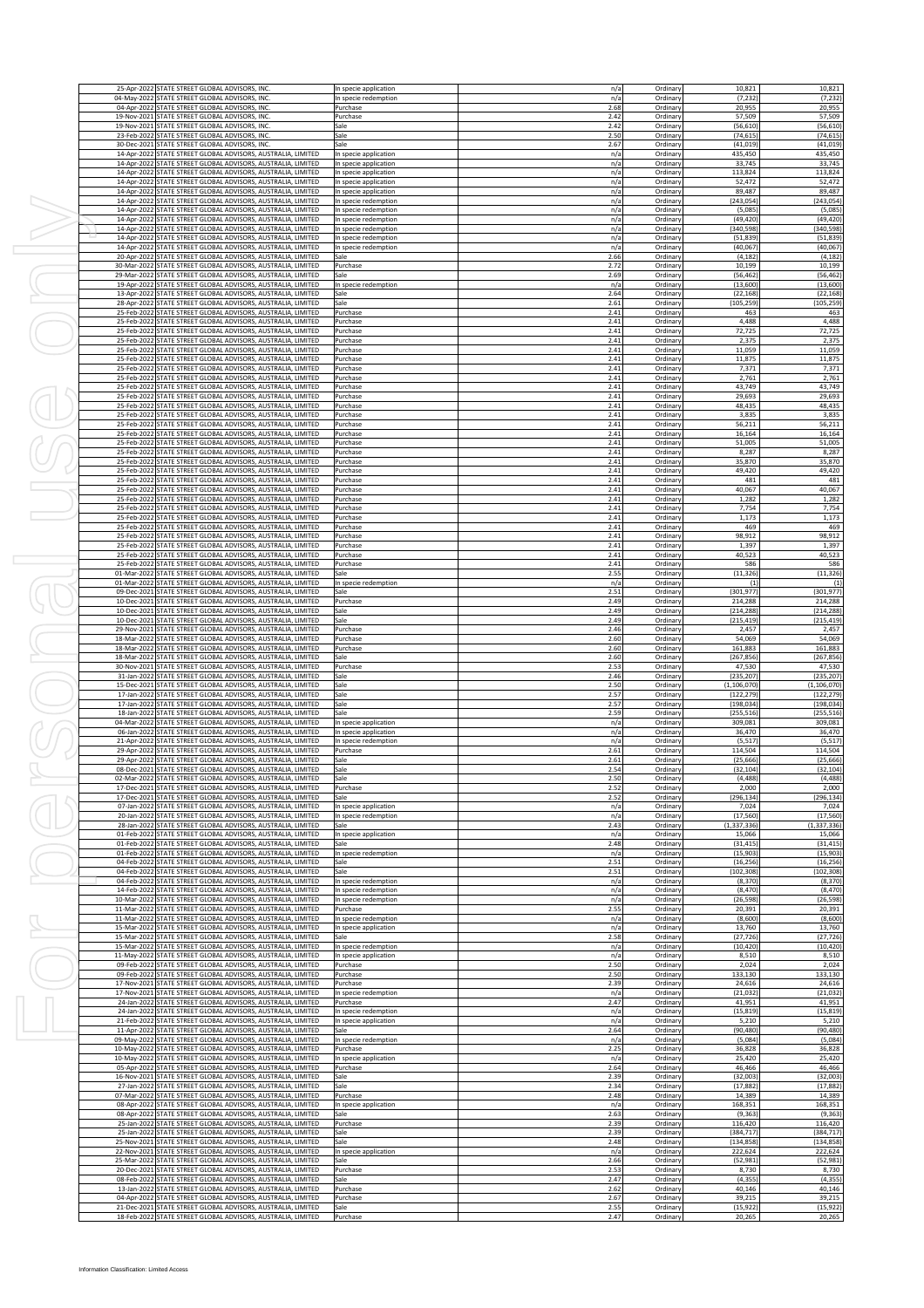|                                            | 22-Feb-2022 STATE STREET GLOBAL ADVISORS, AUSTRALIA, LIMITED                                                                 | Sale                                                                             | 2.49         | Ordinary             | (17, 297)              | (17, 297)              |
|--------------------------------------------|------------------------------------------------------------------------------------------------------------------------------|----------------------------------------------------------------------------------|--------------|----------------------|------------------------|------------------------|
|                                            | 08-Mar-2022 STATE STREET GLOBAL ADVISORS, AUSTRALIA, LIMITED                                                                 | Purchase                                                                         | 2.47         | Ordinary             | 9,194                  | 9,194                  |
|                                            | 22-Mar-2022 STATE STREET GLOBAL ADVISORS, AUSTRALIA, LIMITED                                                                 | Purchase                                                                         | 2.66         | Ordinary             | 20,853                 | 20,853                 |
|                                            | 23-Mar-2022 STATE STREET GLOBAL ADVISORS, AUSTRALIA, LIMITED<br>03-Dec-2021 STATE STREET GLOBAL ADVISORS, AUSTRALIA, LIMITED | Purchase<br>Sale                                                                 | 2.67<br>2.44 | Ordinary<br>Ordinary | 27,413<br>(20, 750)    | 27,413<br>(20, 750)    |
|                                            | 03-Dec-2021 STATE STREET GLOBAL ADVISORS, AUSTRALIA, LIMITED                                                                 | In specie redemption                                                             | n/a          | Ordinary             | (225, 909)             | (225,909)              |
|                                            | 12-Apr-2022 STATE STREET GLOBAL ADVISORS, AUSTRALIA, LIMITED                                                                 | In specie redemption                                                             | n/a          | Ordinary             | (329, 407)             | (329,407               |
|                                            | 12-May-2022 STATE STREET GLOBAL ADVISORS, AUSTRALIA, LIMITED<br>14-Mar-2022 STATE STREET GLOBAL ADVISORS, AUSTRALIA, LIMITED | Purchase<br>Purchase                                                             | 2.25<br>2.55 | Ordinary<br>Ordinary | 3,778<br>3,089         | 3,778<br>3,089         |
|                                            | 20-Apr-2022 STATE STREET GLOBAL ADVISORS LIMITED                                                                             | Purchase                                                                         | 2.66         | Ordinary             | 1,924                  | 1,924                  |
|                                            | 20-Apr-2022 STATE STREET GLOBAL ADVISORS LIMITED                                                                             | Sale                                                                             | 2.66         | Ordinary             | (4, 636)               | (4,636)                |
|                                            | 28-Apr-2022 STATE STREET GLOBAL ADVISORS LIMITED                                                                             | Purchase                                                                         | 2.61         | Ordinary             | 8,070                  | 8,070                  |
|                                            | 06-Apr-2022 STATE STREET GLOBAL ADVISORS LIMITED<br>25-Feb-2022 STATE STREET GLOBAL ADVISORS LIMITED                         | Purchase<br>Purchase                                                             | 2.67<br>2.41 | Ordinary<br>Ordinary | 4,218<br>2,122         | 4,218<br>2,122         |
|                                            | 25-Feb-2022 STATE STREET GLOBAL ADVISORS LIMITED                                                                             | Purchase                                                                         | 2.41         | Ordinary             | 8,907                  | 8,907                  |
|                                            | 25-Feb-2022 STATE STREET GLOBAL ADVISORS LIMITED                                                                             | Purchase                                                                         | 2.41         | Ordinary             | 12,914                 | 12,914                 |
|                                            | 25-Feb-2022 STATE STREET GLOBAL ADVISORS LIMITED<br>25-Feb-2022 STATE STREET GLOBAL ADVISORS LIMITED                         | Purchase                                                                         | 2.41<br>2.41 | Ordinary             | 1,062<br>1,893         | 1,062<br>1,893         |
|                                            | 25-Feb-2022 STATE STREET GLOBAL ADVISORS LIMITED                                                                             | Purchase<br>Purchase                                                             | 2.41         | Ordinary<br>Ordinary | 3,267                  | 3,267                  |
|                                            | 25-Feb-2022 STATE STREET GLOBAL ADVISORS LIMITED                                                                             | Purchase                                                                         | 2.41         | Ordinary             | 3,664                  | 3,664                  |
|                                            | 25-Feb-2022 STATE STREET GLOBAL ADVISORS LIMITED                                                                             | Purchase                                                                         | 2.41         | Ordinary             | 3,679                  | 3,679                  |
|                                            | 25-Feb-2022 STATE STREET GLOBAL ADVISORS LIMITED<br>25-Feb-2022 STATE STREET GLOBAL ADVISORS LIMITED                         | Purchase<br>Purchase                                                             | 2.41<br>2.41 | Ordinary<br>Ordinary | 4,152<br>2,629         | 4,152<br>2,629         |
|                                            | 25-Feb-2022 STATE STREET GLOBAL ADVISORS LIMITED                                                                             | Purchase                                                                         | 2.42         | Ordinary             | 264                    | 264                    |
|                                            | 01-Mar-2022 STATE STREET GLOBAL ADVISORS LIMITED                                                                             | Sale                                                                             | 2.55         | Ordinary             | (120, 610)             | (120, 610)             |
|                                            | 01-Mar-2022 STATE STREET GLOBAL ADVISORS LIMITED                                                                             | In specie redemption                                                             | n/a<br>2.60  | Ordinary             | (1)                    | (1)                    |
|                                            | 18-Mar-2022 STATE STREET GLOBAL ADVISORS LIMITED<br>18-Mar-2022 STATE STREET GLOBAL ADVISORS LIMITED                         | Purchase<br>Purchase                                                             | 2.60         | Ordinary<br>Ordinary | 437,358<br>864,171     | 437,358<br>864,171     |
|                                            | 30-Nov-2021 STATE STREET GLOBAL ADVISORS LIMITED                                                                             | Sale                                                                             | 2.53         | Ordinary             | (54, 885)              | (54, 885)              |
|                                            | 21-Apr-2022 STATE STREET GLOBAL ADVISORS LIMITED                                                                             | Sale                                                                             | 2.70         | Ordinary             | (52, 514)              | (52, 514)              |
|                                            | 28-Jan-2022 STATE STREET GLOBAL ADVISORS LIMITED<br>11-May-2022 STATE STREET GLOBAL ADVISORS LIMITED                         | Sale<br>Purchase                                                                 | 2.43<br>2.27 | Ordinary<br>Ordinary | (40, 545)<br>144,132   | (40, 545)<br>144,132   |
|                                            | 17-Nov-2021 STATE STREET GLOBAL ADVISORS LIMITED                                                                             | Purchase                                                                         | 2.39         | Ordinary             | 2,699                  | 2,699                  |
|                                            | 03-Mar-2022 STATE STREET GLOBAL ADVISORS LIMITED                                                                             | In specie redemption                                                             | n/a          | Ordinary             | (3)                    | (3)                    |
|                                            | 07-Mar-2022 STATE STREET GLOBAL ADVISORS LIMITED                                                                             | In specie redemption                                                             | n/a          | Ordinary             | (1)                    | (1)<br>10,824          |
|                                            | 01-Dec-2021 STATE STREET GLOBAL ADVISORS LIMITED<br>08-Feb-2022 STATE STREET GLOBAL ADVISORS LIMITED                         | Purchase<br>Sale                                                                 | 2.50<br>2.47 | Ordinary<br>Ordinary | 10,824<br>(2, 872)     | (2, 872)               |
|                                            | 12-Jan-2022 STATE STREET GLOBAL ADVISORS LIMITED                                                                             | Sale                                                                             | 2.61         | Ordinary             | (2,683)                | (2,683)                |
|                                            | 19-Nov-2021 STATE STREET GLOBAL ADVISORS LIMITED                                                                             | Purchase                                                                         | 2.42         | Ordinary             | 2,881                  | 2,881                  |
|                                            | 08-Mar-2022 STATE STREET GLOBAL ADVISORS LIMITED<br>02-Dec-2021 STATE STREET GLOBAL ADVISORS LIMITED                         | Purchase<br>Purchase                                                             | 2.47<br>2.45 | Ordinary<br>Ordinary | 4,199<br>13,548        | 4,199<br>13,548        |
|                                            | 14-Dec-2021 STATE STREET GLOBAL ADVISORS LIMITED                                                                             | Purchase                                                                         | 2.56         | Ordinary             | 2,811                  | 2,811                  |
|                                            | 05-Jan-2022 STATE STREET GLOBAL ADVISORS LIMITED                                                                             | Purchase                                                                         | 2.69         | Ordinary             | 5,366                  | 5,366                  |
|                                            | 10-Jan-2022 STATE STREET GLOBAL ADVISORS LIMITED                                                                             | Purchase                                                                         | 2.64         | Ordinary             | 2,871                  | 2,871                  |
|                                            | 03-Feb-2022 STATE STREET GLOBAL ADVISORS LIMITED<br>28-Mar-2022 STATE STREET GLOBAL ADVISORS LIMITED                         | Purchase<br>Sale                                                                 | 2.53<br>2.68 | Ordinary<br>Ordinary | 2,684<br>(1,920)       | 2,684<br>(1,920)       |
|                                            | 12-May-2022 STATE STREET GLOBAL ADVISORS LIMITED                                                                             | Purchase                                                                         | 2.25         | Ordinary             | 1,927                  | 1,927                  |
|                                            | 16-Dec-2021 STATE STREET GLOBAL ADVISORS LIMITED                                                                             | Sale                                                                             | 2.55         | Ordinary             | (5, 811)               | (5, 811)               |
|                                            | 30-Mar-2022 STATE STREET GLOBAL ADVISORS EUROPE LIMITED<br>25-Feb-2022 STATE STREET GLOBAL ADVISORS EUROPE LIMITED           | Purchase<br>Purchase                                                             | 2.75<br>2.41 | Ordinary<br>Ordinary | 53,135<br>826          | 53,135<br>826          |
|                                            | 25-Feb-2022 STATE STREET GLOBAL ADVISORS EUROPE LIMITED                                                                      | Purchase                                                                         | 2.41         | Ordinary             | 17,848                 | 17,848                 |
|                                            | 25-Feb-2022 STATE STREET GLOBAL ADVISORS EUROPE LIMITED                                                                      | Purchase                                                                         | 2.41         | Ordinary             | 65,961                 | 65,961                 |
|                                            | 25-Feb-2022 STATE STREET GLOBAL ADVISORS EUROPE LIMITED<br>29-Nov-2021 STATE STREET GLOBAL ADVISORS EUROPE LIMITED           | Purchase<br>Sale                                                                 | 2.41<br>2.46 | Ordinary             | 1,266<br>(10, 789)     | 1,266<br>(10, 789)     |
| 18-Mar-2022                                | STATE STREET GLOBAL ADVISORS EUROPE LIMITED                                                                                  | Purchase                                                                         | 2.60         | Ordinary<br>Ordinary | 32,299                 | 32,299                 |
|                                            | 18-Mar-2022 STATE STREET GLOBAL ADVISORS EUROPE LIMITED                                                                      | Purchase                                                                         | 2.60         | Ordinary             | 63,647                 | 63,647                 |
|                                            | 18-Mar-2022 STATE STREET GLOBAL ADVISORS EUROPE LIMITED                                                                      | Sale                                                                             | 2.60         | Ordinary             | (263,986)              | (263,986)              |
| 06-May-2022                                | STATE STREET GLOBAL ADVISORS EUROPE LIMITED<br>01-Dec-2021 STATE STREET GLOBAL ADVISORS EUROPE LIMITED                       | Sale<br>In specie application                                                    | 2.39<br>n/a  | Ordinary<br>Ordinary | (14, 957)<br>3,456,817 | (14, 957)<br>3,456,817 |
|                                            | 23-Feb-2022 STATE STREET GLOBAL ADVISORS EUROPE LIMITED                                                                      | Purchase                                                                         | 2.50         | Ordinary             | 1,171                  | 1,171                  |
|                                            | 17-Dec-2021 STATE STREET GLOBAL ADVISORS (JAPAN) CO., LTD                                                                    | Purchase                                                                         | 2.52         | Ordinary             | 17,923                 | 17,923                 |
|                                            | 31-Mar-2022 STATE STREET GLOBAL ADVISORS (JAPAN) CO., LTD.<br>11-Feb-2022 STATE STREET BANK AND TRUST COMPANY                | Sale<br>Lending securities under a securities loan                               | 2.71<br>n/a  | Ordinary<br>Ordinary | (30, 133)<br>1,500,000 | (30, 133)<br>1,500,000 |
|                                            |                                                                                                                              | to THE MACQUARIE GROUP- Refer Part                                               |              |                      |                        |                        |
|                                            |                                                                                                                              | A of Annexure D                                                                  |              |                      |                        |                        |
|                                            | 14-Feb-2022 STATE STREET BANK AND TRUST COMPANY                                                                              | Lending securities under a securities loan                                       |              | Ordinary             | 895,000                | 895,000                |
|                                            |                                                                                                                              | to THE MACQUARIE GROUP- Refer Part                                               | n/a          |                      |                        |                        |
|                                            |                                                                                                                              | A of Annexure D                                                                  |              |                      |                        |                        |
|                                            |                                                                                                                              |                                                                                  |              |                      |                        |                        |
|                                            | 15-Feb-2022 STATE STREET BANK AND TRUST COMPANY                                                                              | Lending securities under a securities loan                                       | n/a          | Ordinary             | 22,000                 | 22,000                 |
|                                            |                                                                                                                              | to THE MACQUARIE GROUP- Refer Part<br>A of Annexure D                            |              |                      |                        |                        |
|                                            |                                                                                                                              |                                                                                  |              |                      |                        |                        |
|                                            | 16-Feb-2022 STATE STREET BANK AND TRUST COMPANY                                                                              | Lending securities under a securities loan                                       | n/a          | Ordinary             | 47,000                 | 47,000                 |
|                                            |                                                                                                                              | to THE MACQUARIE GROUP- Refer Part<br>A of Annexure D                            |              |                      |                        |                        |
|                                            |                                                                                                                              |                                                                                  |              |                      |                        |                        |
|                                            |                                                                                                                              |                                                                                  |              |                      |                        |                        |
|                                            | 17-Feb-2022 STATE STREET BANK AND TRUST COMPANY                                                                              | Lending securities under a securities loan                                       | n/a          | Ordinary             | 640,000                | 640,000                |
|                                            |                                                                                                                              | to THE MACQUARIE GROUP- Refer Part                                               |              |                      |                        |                        |
|                                            |                                                                                                                              | A of Annexure D                                                                  |              |                      |                        |                        |
|                                            |                                                                                                                              |                                                                                  |              |                      |                        |                        |
|                                            | 23-Feb-2022 STATE STREET BANK AND TRUST COMPANY                                                                              | Lending securities under a securities loan<br>to THE MACQUARIE GROUP- Refer Part | n/a          | Ordinary             | 239,000                | 239,000                |
|                                            |                                                                                                                              | A of Annexure D                                                                  |              |                      |                        |                        |
|                                            |                                                                                                                              |                                                                                  |              |                      |                        |                        |
|                                            | 24-Feb-2022 STATE STREET BANK AND TRUST COMPANY                                                                              | Lending securities under a securities loan                                       | n/a          | Ordinary             | 71,000                 | 71,000                 |
|                                            |                                                                                                                              | to THE MACQUARIE GROUP- Refer Part<br>A of Annexure D                            |              |                      |                        |                        |
|                                            |                                                                                                                              |                                                                                  |              |                      |                        |                        |
|                                            | 01-Mar-2022 STATE STREET BANK AND TRUST COMPANY                                                                              | Lending securities under a securities loan                                       | n/a          | Ordinary             | 45,000                 | 45,000                 |
|                                            |                                                                                                                              | to THE MACQUARIE GROUP- Refer Part<br>A of Annexure D                            |              |                      |                        |                        |
|                                            |                                                                                                                              |                                                                                  |              |                      |                        |                        |
|                                            | 02-Mar-2022 STATE STREET BANK AND TRUST COMPANY                                                                              | Lending securities under a securities loan                                       | n/a          | Ordinary             | 340,532                | 340,532                |
|                                            |                                                                                                                              | to THE MACQUARIE GROUP- Refer Part                                               |              |                      |                        |                        |
|                                            |                                                                                                                              | A of Annexure D                                                                  |              |                      |                        |                        |
|                                            | 03-Mar-2022 STATE STREET BANK AND TRUST COMPANY                                                                              | Lending securities under a securities loan                                       | n/a          | Ordinary             | 77,727                 | 77,727                 |
|                                            |                                                                                                                              | to THE MACQUARIE GROUP- Refer Part                                               |              |                      |                        |                        |
|                                            |                                                                                                                              | A of Annexure D                                                                  |              |                      |                        |                        |
|                                            |                                                                                                                              |                                                                                  |              |                      |                        |                        |
|                                            | 07-Mar-2022 STATE STREET BANK AND TRUST COMPANY                                                                              | Lending securities under a securities loan<br>to THE MACQUARIE GROUP- Refer Part | n/a          | Ordinary             | 27,940                 | 27,940                 |
|                                            |                                                                                                                              | A of Annexure D                                                                  |              |                      |                        |                        |
|                                            |                                                                                                                              |                                                                                  |              |                      |                        |                        |
|                                            | 08-Mar-2022 STATE STREET BANK AND TRUST COMPANY                                                                              | Lending securities under a securities loan                                       | n/a          | Ordinary             | 85,000                 | 85,000                 |
|                                            |                                                                                                                              | to THE MACQUARIE GROUP- Refer Part<br>A of Annexure D                            |              |                      |                        |                        |
|                                            |                                                                                                                              |                                                                                  |              |                      |                        |                        |
|                                            | 25-Mar-2022 STATE STREET BANK AND TRUST COMPANY                                                                              | Return of securities under a securities                                          | n/a          | Ordinary             | (462, 200)             | (462, 200)             |
|                                            |                                                                                                                              | loan by THE MACQUARIE GROUP-Refer                                                |              |                      |                        |                        |
|                                            |                                                                                                                              | Part A of Annexure D                                                             |              |                      |                        |                        |
|                                            | 28-Mar-2022 STATE STREET BANK AND TRUST COMPANY                                                                              | Return of securities under a securities                                          | n/a          | Ordinary             | (219, 500)             | (219, 500)             |
|                                            |                                                                                                                              | loan by THE MACQUARIE GROUP-Refer                                                |              |                      |                        |                        |
|                                            |                                                                                                                              | Part A of Annexure D                                                             |              |                      |                        |                        |
|                                            |                                                                                                                              |                                                                                  |              |                      |                        |                        |
|                                            |                                                                                                                              |                                                                                  |              |                      |                        |                        |
|                                            |                                                                                                                              |                                                                                  |              |                      |                        |                        |
|                                            |                                                                                                                              |                                                                                  |              |                      |                        |                        |
|                                            |                                                                                                                              |                                                                                  |              |                      |                        |                        |
| Information Classification: Limited Access |                                                                                                                              |                                                                                  |              |                      |                        |                        |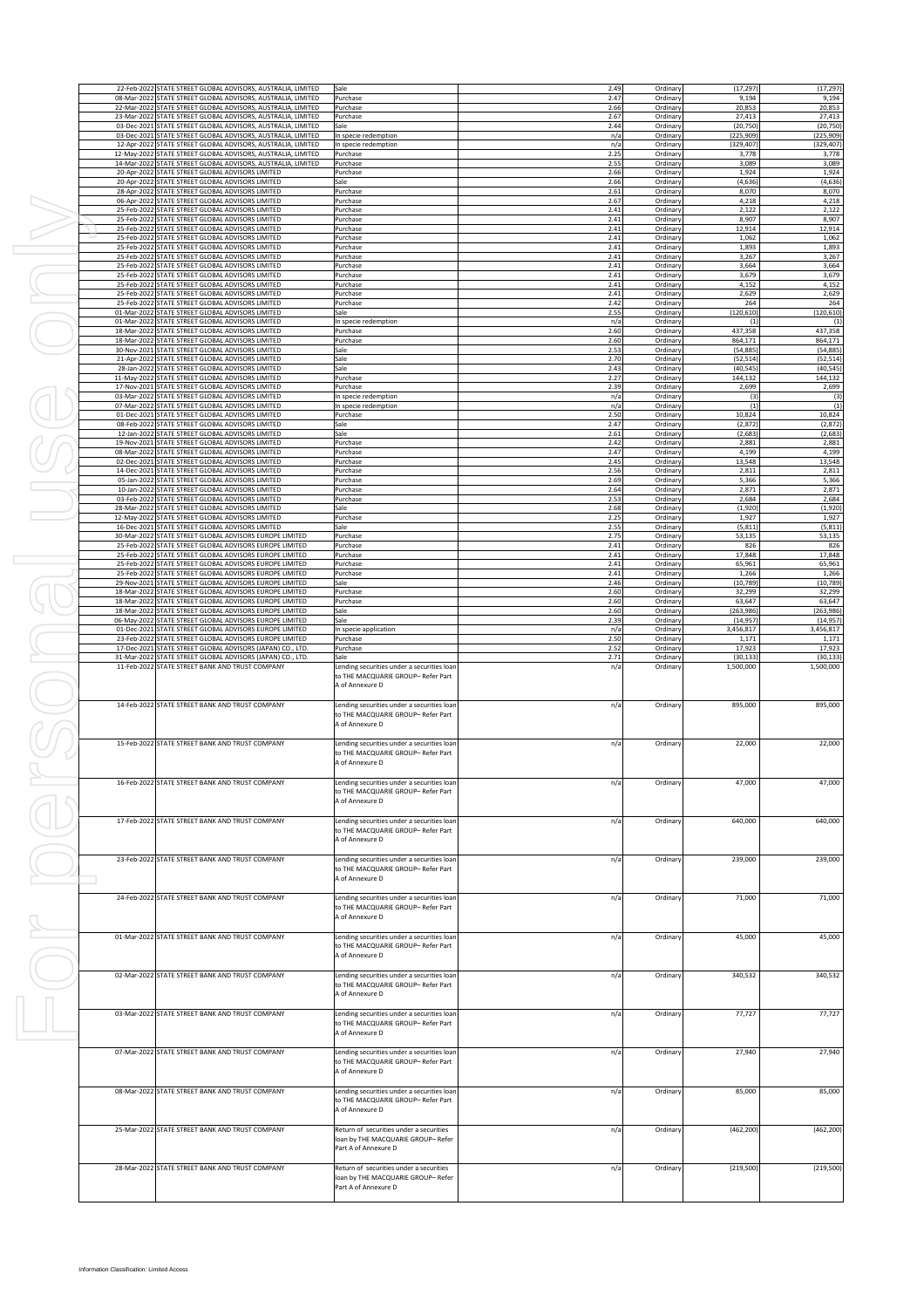|                                            | 29-Mar-2022 STATE STREET BANK AND TRUST COMPANY | Return of securities under a securities<br>loan by THE MACQUARIE GROUP-Refer<br>Part A of Annexure D       | n/a | Ordinary | (355, 300) | (355, 300) |
|--------------------------------------------|-------------------------------------------------|------------------------------------------------------------------------------------------------------------|-----|----------|------------|------------|
|                                            | 30-Mar-2022 STATE STREET BANK AND TRUST COMPANY | Return of securities under a securities<br>loan by THE MACQUARIE GROUP- Refer<br>Part A of Annexure D      | n/a | Ordinary | (11,900)   | (11,900)   |
|                                            | 04-Apr-2022 STATE STREET BANK AND TRUST COMPANY | Lending securities under a securities loan<br>to THE MACQUARIE GROUP- Refer Part<br>A of Annexure D        | n/a | Ordinary | 29,000     | 29,000     |
|                                            | 06-Apr-2022 STATE STREET BANK AND TRUST COMPANY | Lending securities under a securities loan<br>to THE MACQUARIE GROUP- Refer Part<br>A of Annexure D        | n/a | Ordinary | 174,000    | 174,000    |
|                                            | 07-Apr-2022 STATE STREET BANK AND TRUST COMPANY | Lending securities under a securities loan<br>to THE MACQUARIE GROUP- Refer Part<br>A of Annexure D        | n/a | Ordinary | 37,000     | 37,000     |
|                                            | 08-Apr-2022 STATE STREET BANK AND TRUST COMPANY | Lending securities under a securities loan<br>to THE MACQUARIE GROUP- Refer Part<br>A of Annexure D        | n/a | Ordinary | 148,000    | 148,000    |
|                                            | 11-Apr-2022 STATE STREET BANK AND TRUST COMPANY | Lending securities under a securities loan<br>to THE MACQUARIE GROUP- Refer Part<br>A of Annexure D        | n/a | Ordinary | 119,000    | 119,000    |
|                                            | 13-Apr-2022 STATE STREET BANK AND TRUST COMPANY | Lending securities under a securities loan<br>to THE MACQUARIE GROUP- Refer Part<br>A of Annexure D        | n/a | Ordinary | 32,000     | 32,000     |
|                                            | 14-Apr-2022 STATE STREET BANK AND TRUST COMPANY | Lending securities under a securities loan<br>to THE MACQUARIE GROUP- Refer Part<br>A of Annexure D        | n/a | Ordinary | 17,000     | 17,000     |
|                                            | 20-Apr-2022 STATE STREET BANK AND TRUST COMPANY | Lending securities under a securities loan<br>to THE MACQUARIE GROUP- Refer Part<br>A of Annexure D        | n/a | Ordinary | 18,000     | 18,000     |
|                                            | 26-Apr-2022 STATE STREET BANK AND TRUST COMPANY | Lending securities under a securities loan<br>to THE MACQUARIE GROUP- Refer Part<br>A of Annexure D        | n/a | Ordinary | 11,000     | 11,000     |
|                                            | 27-Apr-2022 STATE STREET BANK AND TRUST COMPANY | Lending securities under a securities loan<br>to THE MACQUARIE GROUP- Refer Part<br>A of Annexure D        | n/a | Ordinary | 54,000     | 54,000     |
|                                            | 28-Apr-2022 STATE STREET BANK AND TRUST COMPANY | Lending securities under a securities loan<br>to THE MACQUARIE GROUP- Refer Part<br>A of Annexure D        | n/a | Ordinary | 115,000    | 115,000    |
|                                            | 29-Apr-2022 STATE STREET BANK AND TRUST COMPANY | Lending securities under a securities loan<br>to THE MACQUARIE GROUP- Refer Part<br>A of Annexure D        | n/a | Ordinary | 426,000    | 426,000    |
|                                            | 02-May-2022 STATE STREET BANK AND TRUST COMPANY | Lending securities under a securities loan<br>to THE MACQUARIE GROUP- Refer Part<br>A of Annexure D        | n/a | Ordinary | 37,000     | 37,000     |
|                                            | 03-May-2022 STATE STREET BANK AND TRUST COMPANY | Lending securities under a securities loan<br>to THE MACQUARIE GROUP- Refer Part<br>A of Annexure D        | n/a | Ordinary | 408,000    | 408,000    |
|                                            | 04-May-2022 STATE STREET BANK AND TRUST COMPANY | Lending securities under a securities loan<br>to THE MACQUARIE GROUP- Refer Part<br>A of Annexure D        | n/a | Ordinary | 296,000    | 296,000    |
|                                            | 05-May-2022 STATE STREET BANK AND TRUST COMPANY | Lending securities under a securities loan<br>to THE MACQUARIE GROUP- Refer Part<br>A of Annexure D        | n/a | Ordinary | 42,000     | 42,000     |
|                                            | 11-May-2022 STATE STREET BANK AND TRUST COMPANY | Lending securities under a securities loan<br>to THE MACQUARIE GROUP- Refer Part<br>A of Annexure D        | n/a | Ordinary | 670,000    | 670,000    |
|                                            | 12-May-2022 STATE STREET BANK AND TRUST COMPANY | Lending securities under a securities loan<br>to THE MACQUARIE GROUP- Refer Part<br>A of Annexure D        | n/a | Ordinary | 770,000    | 770,000    |
|                                            | 28-Mar-2022 STATE STREET BANK AND TRUST COMPANY | Lending securities under a securities loan<br>to THE MORGAN STANLEY GROUP-<br>Refer Part A of Annexure D   | n/a | Ordinary | 27,010     | 27,010     |
|                                            | 30-Mar-2022 STATE STREET BANK AND TRUST COMPANY | Return of securities under a securities<br>loan by THE MORGAN STANLEY GROUP-<br>Refer Part A of Annexure D | n/a | Ordinary | (27, 010)  | (27, 010)  |
|                                            | 28-Mar-2022 STATE STREET BANK AND TRUST COMPANY | Lending securities under a securities loan<br>to THE MORGAN STANLEY GROUP-<br>Refer Part A of Annexure D   | n/a | Ordinary | 9,396      | 9,396      |
|                                            | 30-Mar-2022 STATE STREET BANK AND TRUST COMPANY | Return of securities under a securities<br>loan by THE MORGAN STANLEY GROUP-<br>Refer Part A of Annexure D | n/a | Ordinary | (9, 396)   | (9, 396)   |
|                                            |                                                 |                                                                                                            |     |          |            |            |
|                                            |                                                 |                                                                                                            |     |          |            |            |
|                                            |                                                 |                                                                                                            |     |          |            |            |
|                                            |                                                 |                                                                                                            |     |          |            |            |
|                                            |                                                 |                                                                                                            |     |          |            |            |
|                                            |                                                 |                                                                                                            |     |          |            |            |
|                                            |                                                 |                                                                                                            |     |          |            |            |
| Information Classification: Limited Access |                                                 |                                                                                                            |     |          |            |            |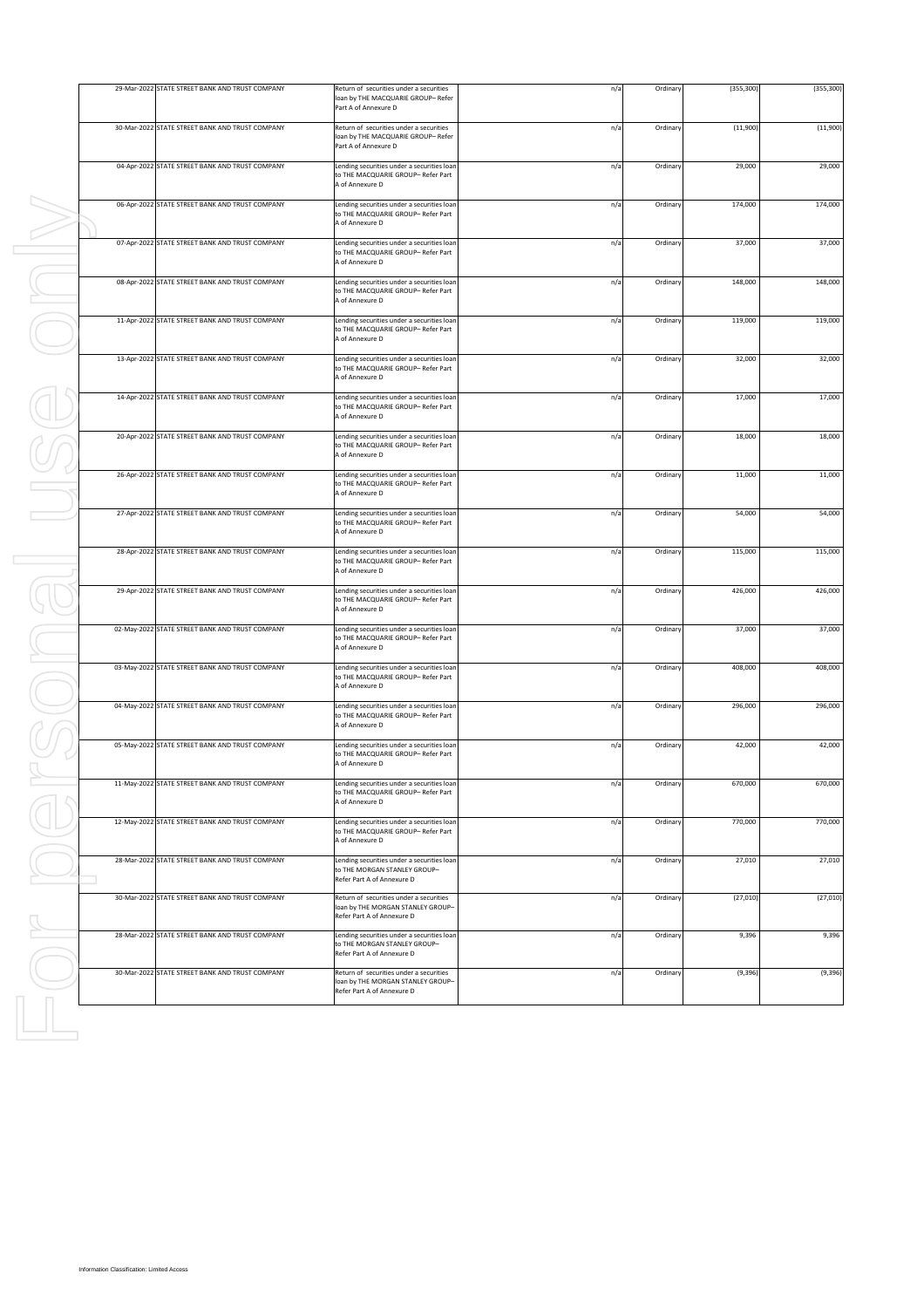## **This is Annexure C referred to in Form 604 Notice of change of interests of substantial holder**

**\_\_\_\_\_\_\_\_\_\_\_\_\_\_\_\_\_\_\_\_\_\_\_\_\_\_\_\_\_\_\_\_\_\_\_\_ 16 May 2022**

**Annexure C**

Digitally signed by EXby Elizabeth Schaefer Date: 2022.05.16 08:35:36 -04'00'

**Elizabeth Schaefer Authorised Signatory**

# **6. Addresses**

| <b>Name</b>                                        | <b>Address</b>                                                                      |  |  |  |
|----------------------------------------------------|-------------------------------------------------------------------------------------|--|--|--|
| STATE STREET GLOBAL ADVISORS TRUST COMPANY         | 1 Iron Street, Boston MA 02210, United States                                       |  |  |  |
| <b>SSGA FUNDS MANAGEMENT, INC.</b>                 | Channel Center, 1 Iron Street, Boston MA 02210, United States                       |  |  |  |
| <b>STATE STREET GLOBAL ADVISORS EUROPE LIMITED</b> | 78 Sir John Rogerson's Quay, Dublin 2, Ireland                                      |  |  |  |
| <b>ISTATE STREET GLOBAL ADVISORS LIMITED</b>       | 20 Churchill Place, London, England, E14 5HJ, United Kingdom                        |  |  |  |
| STATE STREET GLOBAL ADVISORS, AUSTRALIA, LIMITED   | Level 15, 420 George Street, Sydney NSW 2000, Australia                             |  |  |  |
| STATE STREET GLOBAL ADVISORS (JAPAN) CO., LTD.     | Toranomon Hills Mori Tower 25F, 1-23-1 Toranomon, Minato-ku, Tokyo, 105-6325, Japan |  |  |  |
| STATE STREET GLOBAL ADVISORS, INC.                 | 1 Iron Street, Boston MA 02210, United States                                       |  |  |  |
| <b>ISTATE STREET BANK AND TRUST COMPANY</b>        | 1 Lincoln Street, Boston MA 02111-2900, United States                               |  |  |  |